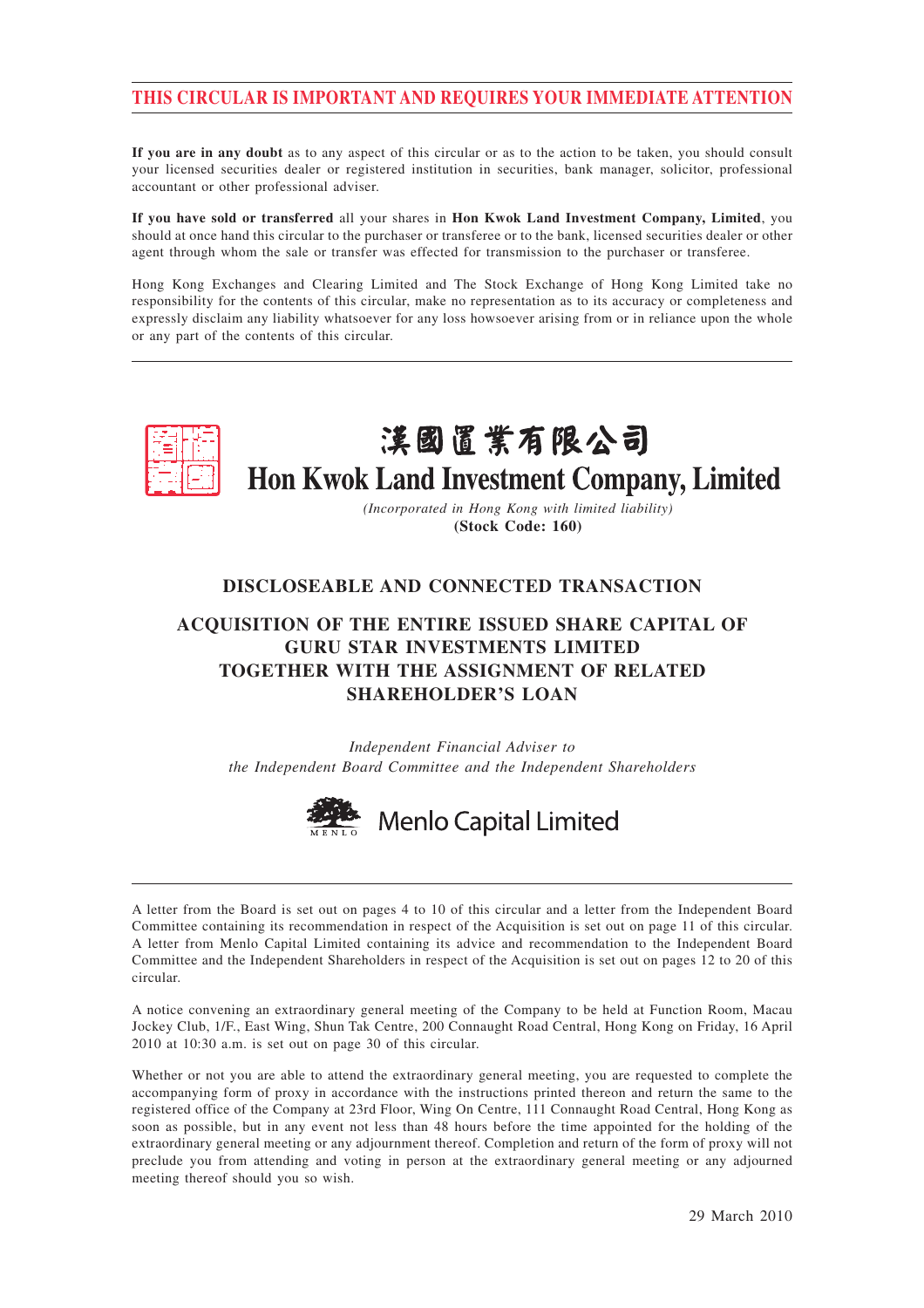# **CONTENTS**

# *Page*

|                                                  | 1  |
|--------------------------------------------------|----|
| Letter from the Board                            |    |
|                                                  | 4  |
|                                                  | 5  |
|                                                  | 7  |
|                                                  | 8  |
|                                                  | 9  |
|                                                  | 9  |
|                                                  | 9  |
|                                                  | 9  |
|                                                  | 9  |
|                                                  | 10 |
|                                                  | 11 |
|                                                  | 12 |
| Appendix I<br>- Valuation Report on the Property | 21 |
|                                                  | 24 |
|                                                  | 30 |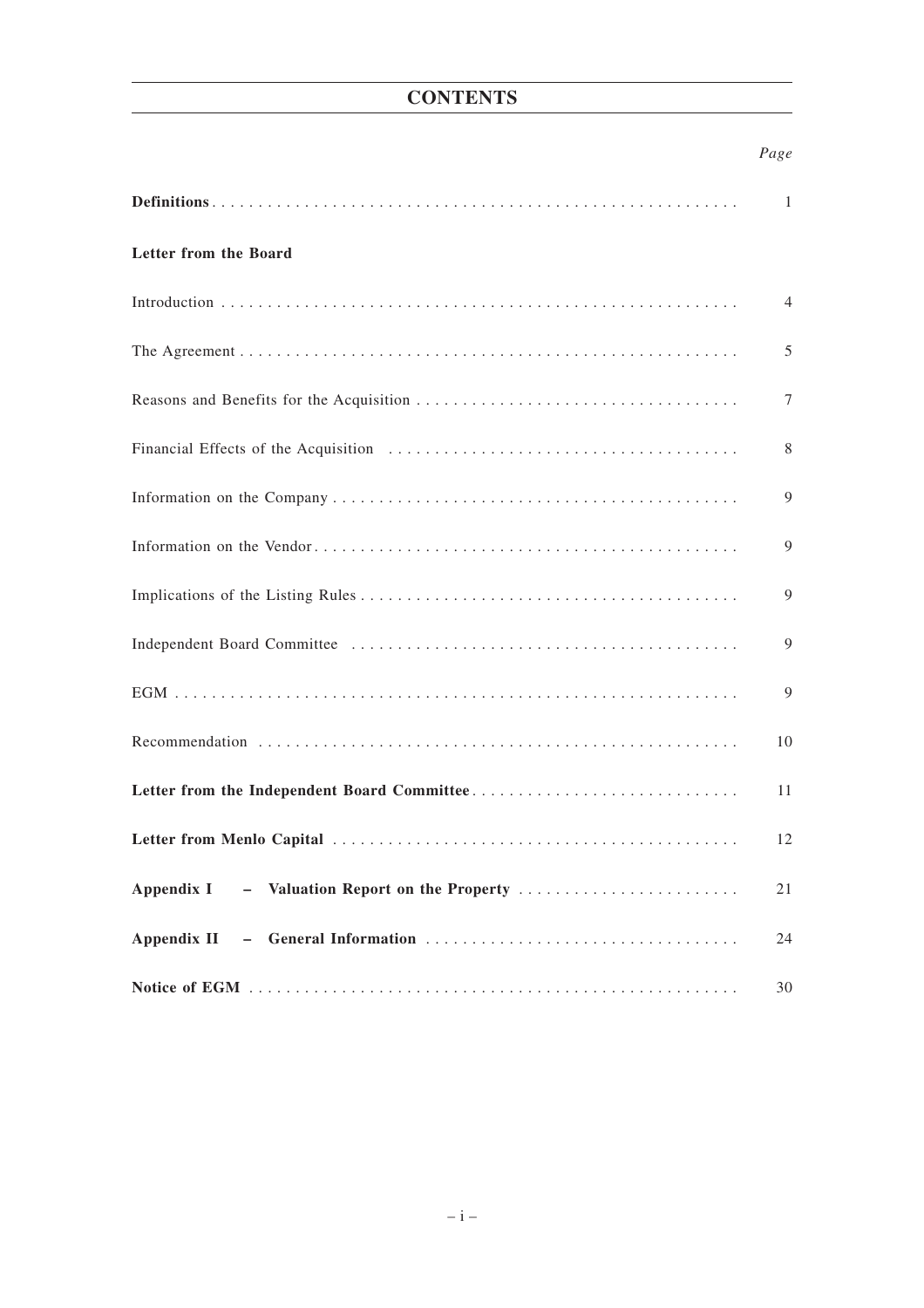# **DEFINITIONS**

*In this circular, unless the context otherwise requires, the following expressions have the meanings as set out below:* "Acquisition" the acquisition of the entire issued share capital of Guru Star and the assignment of related shareholder's loan pursuant to the Agreement "Agreement" the sale and purchase agreement dated 8 March 2010 entered into between Join Ally, as purchaser, and Enhancement, as vendor, for the acquisition of the entire issued share capital of Guru Star and the assignment of the related shareholder's loan to Join Ally

"associate(s)" has the meaning ascribed to it under the Listing Rules

"Board" the board of directors of the Company

"Chinney" Chinney Investments, Limited, a company incorporated in Hong Kong with limited liability, the shares of which are listed on the Stock Exchange and is the holding company of the Company holding approximately 54.37% of the issued share capital of the Company as at the Latest Practicable Date

"Chinney EGM" the extraordinary general meeting of Chinney to be convened for approving the Acquisition

"Chinney Holdings" Chinney Holdings Limited, a company incorporated in Hong Kong with limited liability and is the holding company of Chinney holding approximately 57.80% of the issued share capital of Chinney as at the Latest Practicable Date

"Company" or "Hon Kwok" Hon Kwok Land Investment Company, Limited, a company incorporated in Hong Kong with limited liability and the shares of which are listed on the Stock Exchange

"connected person(s)" has the meaning ascribed to it under the Listing Rules

"Directors" the directors of the Company

"EGM" the extraordinary general meeting of the Company to be

"Enhancement" Enhancement Investments Limited, a company incorporated

in the British Virgin Islands with limited liability and is

beneficially owned by Mr. James Sai-Wing Wong

convened for approving the Acquisition

"Group" the Company and its subsidiaries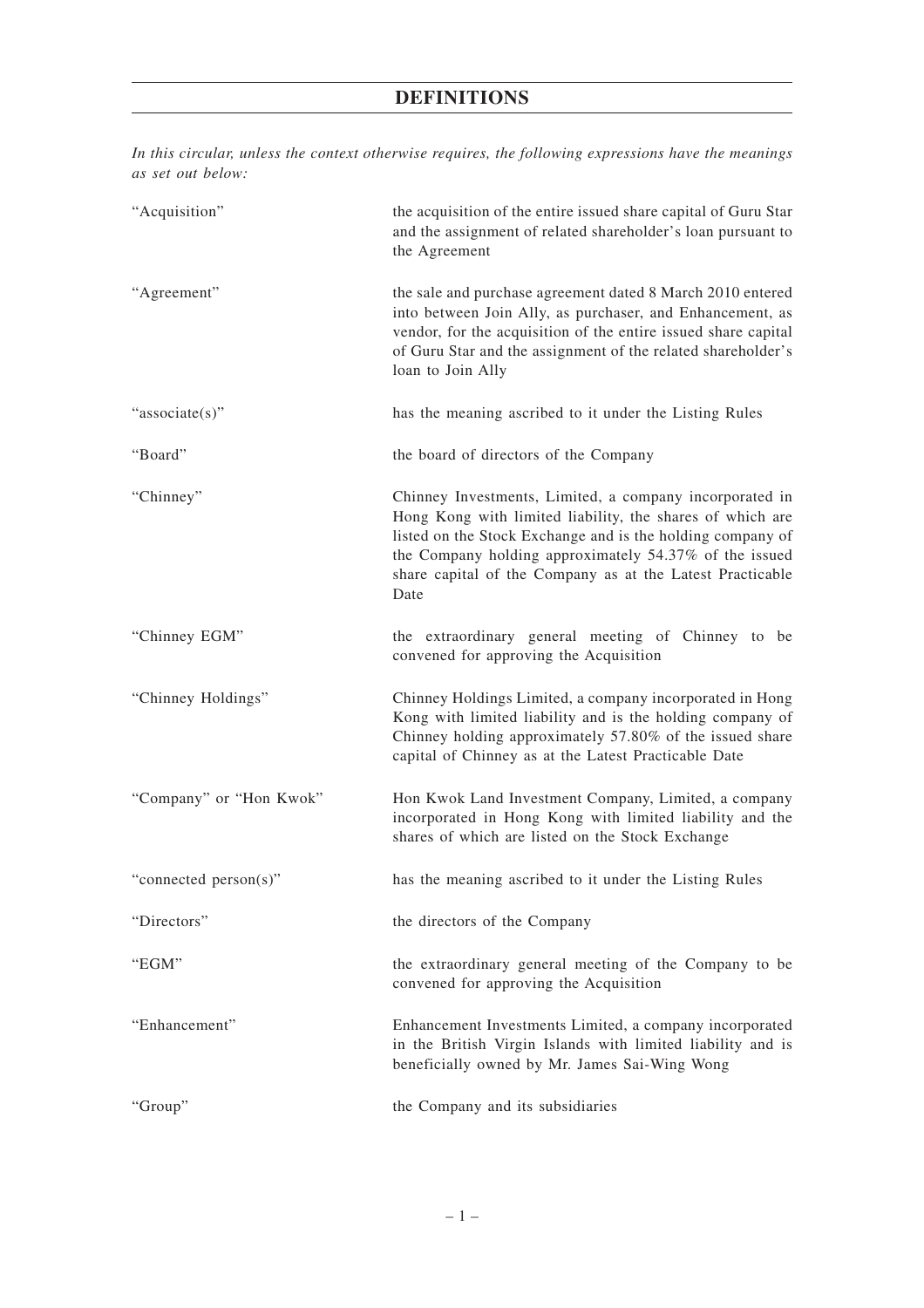# **DEFINITIONS**

| "Guru Star"                                           | Guru Star Investments Limited, a company incorporated in<br>the British Virgin Islands with limited liability                                                                                                                                                                                     |
|-------------------------------------------------------|---------------------------------------------------------------------------------------------------------------------------------------------------------------------------------------------------------------------------------------------------------------------------------------------------|
| "Guru Star Group"                                     | Guru Star and its two wholly-owned subsidiaries                                                                                                                                                                                                                                                   |
| "HK\$"                                                | Hong Kong dollar(s), the lawful currency of Hong Kong                                                                                                                                                                                                                                             |
| "Hong Kong"                                           | the Hong Kong Special Administrative Region of the<br>People's Republic of China                                                                                                                                                                                                                  |
| "Independent Board Committee"                         | the committee of the Board consisting of all the independent<br>non-executive Directors, namely Messrs. Daniel Chi-Wai<br>Tse, Kenneth Kin-Hing Lam and Hsin-Kang Chang, formed<br>to advise the Independent Shareholders in respect of the<br>Acquisition                                        |
| "Independent Financial Adviser"<br>or "Menlo Capital" | Menlo Capital Limited, a licensed corporation for type 6<br>(advising on corporate finance) regulated activity under the<br>SFO and the independent financial adviser appointed to<br>advise the Independent Board Committee<br>and the<br>Independent Shareholders in respect of the Acquisition |
| "Independent Shareholders"                            | Shareholders (other than Mr. James Sai-Wing Wong and his<br>associates) who are not required under the Listing Rules to<br>abstain from voting at the EGM to approve the Acquisition                                                                                                              |
| "Join Ally"                                           | Join Ally Limited, a company incorporated in the British<br>Virgin Islands with limited liability and is an indirect<br>wholly-owned subsidiary of the Company                                                                                                                                    |
| "Latest Practicable Date"                             | 23 March 2010, being the latest practicable date prior to the<br>printing of this circular for ascertaining certain information<br>in this circular                                                                                                                                               |
| "Listing Rules"                                       | the Rules Governing the Listing of Securities on the Stock<br>Exchange                                                                                                                                                                                                                            |
| "Lucky Year"                                          | Lucky Year Finance Limited, a company incorporated in the<br>British Virgin Islands with limited liability                                                                                                                                                                                        |
| "Model Code"                                          | Model Code for Securities Transactions by Directors of<br>Listed Issuers                                                                                                                                                                                                                          |
| "PRC"                                                 | the People's Republic of China                                                                                                                                                                                                                                                                    |
| "Property"                                            | a completed 20-storey commercial and office building<br>situated at 3 Beijing Road (北京路), Yuexiu District,<br>Guangzhou, Guangdong Province, PRC and known as<br>Newsun Commercial Building (新光商務大廈)                                                                                              |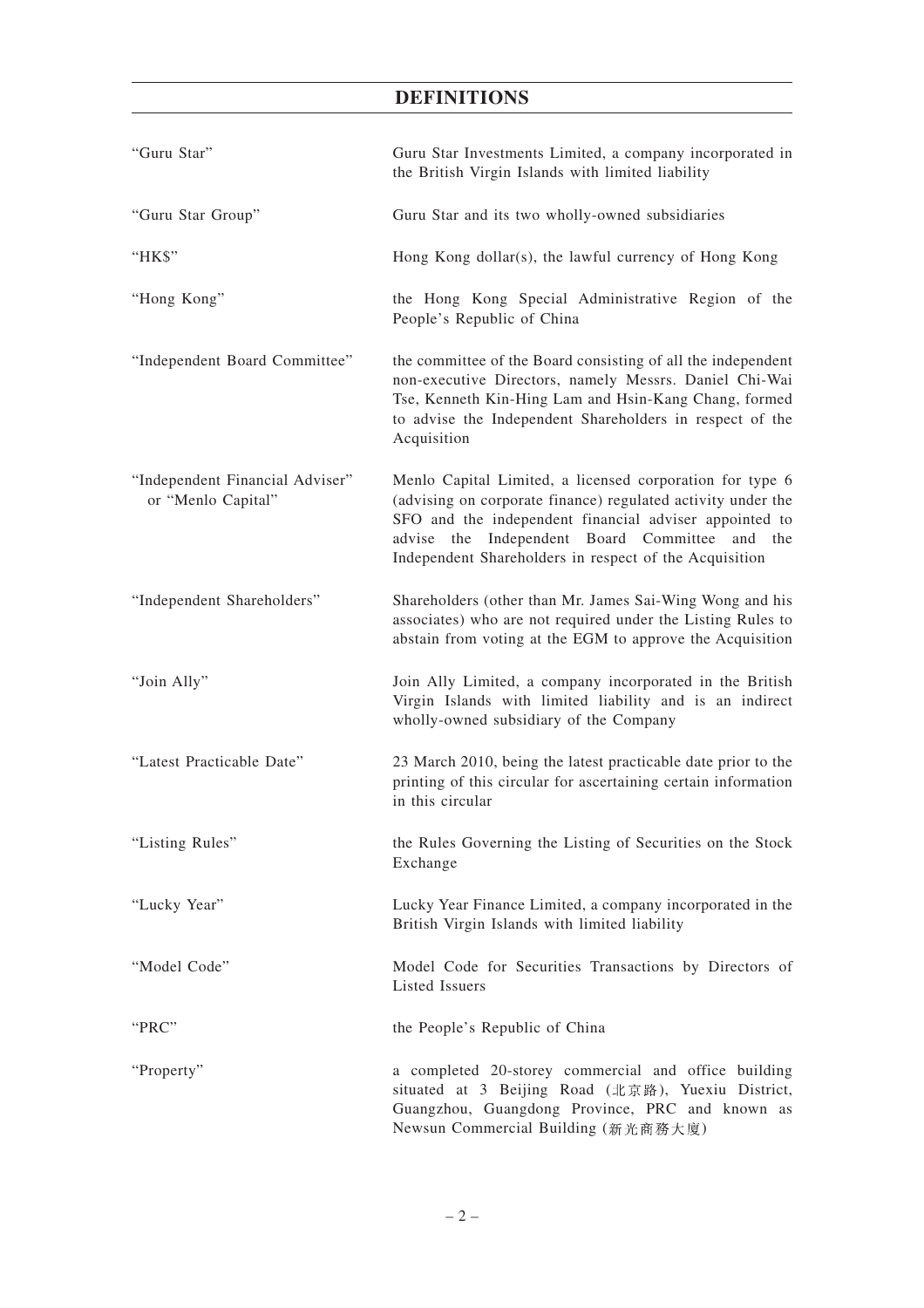# **DEFINITIONS**

| " $RMB"$         | Renminbi, the lawful currency of the PRC                                             |
|------------------|--------------------------------------------------------------------------------------|
| "Savills"        | Savills Valuation and Professional Services Limited, being<br>the independent valuer |
| "SFO"            | the Securities and Futures Ordinance (Chapter 571 of the<br>Laws of Hong Kong)       |
| "Shareholder(s)" | shareholders of the Company                                                          |
| "Stock Exchange" | The Stock Exchange of Hong Kong Limited                                              |

*For illustration purpose, RMB has been translated into HK\$ at the exchange rate of HK\$1.00 = RMB0.88. Such translation should not be construed as a representation that any amounts in RMB or HK\$ have been, could have been, or could be, converted at the above rate or any other rates or at all.*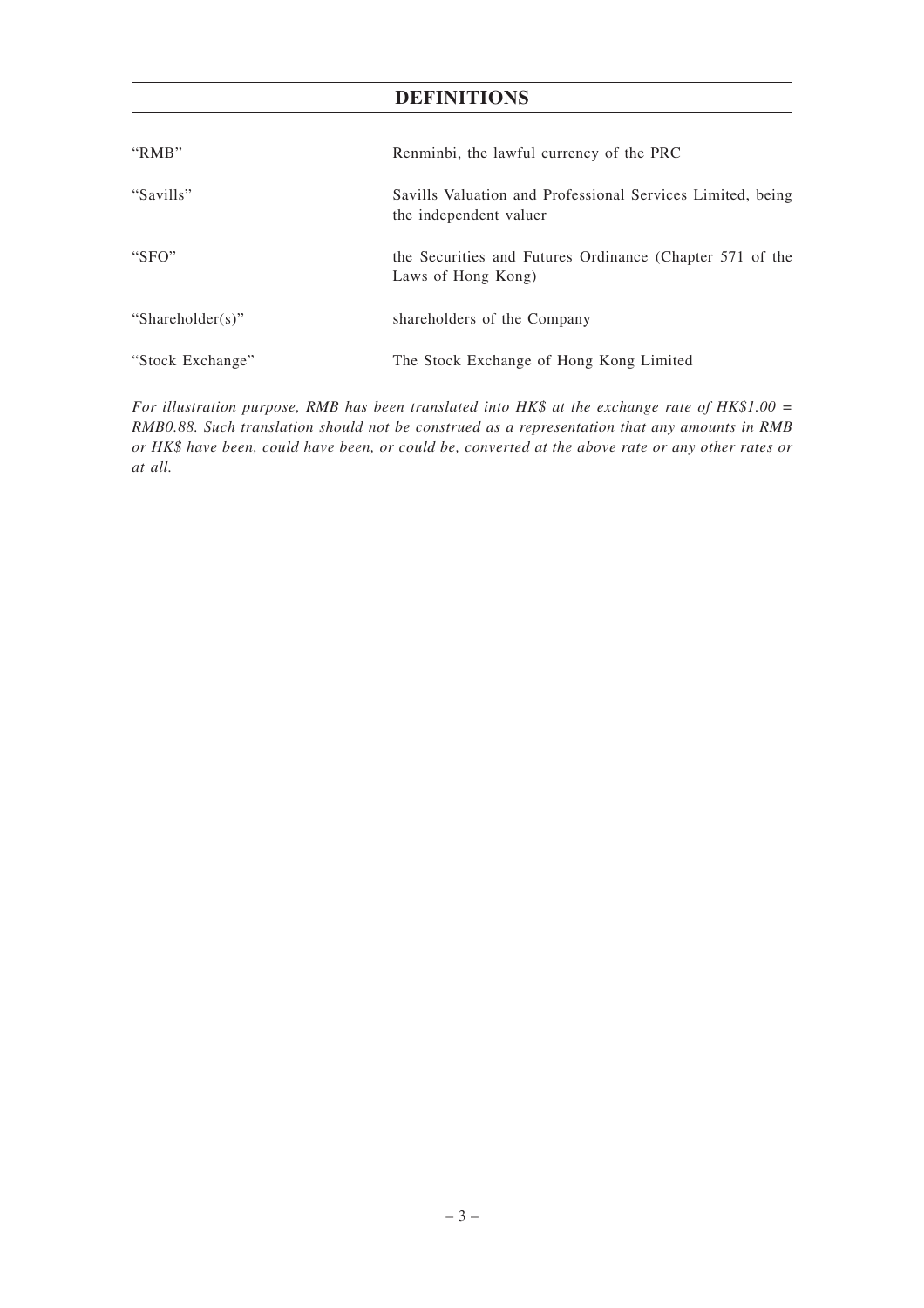

# 漢國置業有限公司 **Hon Kwok Land Investment Company, Limited**

*(Incorporated in Hong Kong with limited liability)* **(Stock Code: 160)**

*Directors:* James Sai-Wing Wong *(Chairman)* Madeline May-Lung Wong Herman Man-Hei Fung *(Vice-Chairman)* Dennis Kwok-Wing Cheung Zuric Yuen-Keung Chan Xiao-Ping Li Daniel Chi-Wai Tse\* Kenneth Kin-Hing Lam\* Hsin-Kang Chang\*

*Registered Office:* 23rd Floor Wing On Centre 111 Connaught Road Central Hong Kong

*\* Independent non-executive Directors*

29 March 2010

*To the Shareholders*

Dear Sir or Madam,

# **DISCLOSEABLE AND CONNECTED TRANSACTION**

# **ACQUISITION OF THE ENTIRE ISSUED SHARE CAPITAL OF GURU STAR INVESTMENTS LIMITED TOGETHER WITH THE ASSIGNMENT OF RELATED SHAREHOLDER'S LOAN**

## **INTRODUCTION**

With reference to the joint announcement dated 8 March 2010 as announced by the Company and Chinney whereby pursuant to the Agreement dated 8 March 2010, Enhancement, as vendor, has agreed to sell and Join Ally, as purchaser, has agreed to purchase the entire issued share capital of Guru Star and Enhancement has also agreed to assign the related shareholder's loan to Join Ally at an aggregate cash consideration of HK\$144,211,000.

The Acquisition constitutes a discloseable and connected transaction for the Company under the Listing Rules. The purpose of this circular is to provide you with (a) a letter from the Board setting out details of the terms of the Acquisition; (b) a letter of recommendation from the Independent Board Committee; (c) a letter of advice from the Independent Financial Adviser to the Independent Board Committee and the Independent Shareholders in respect of the Acquisition; (d) a notice of the EGM; and (e) other information as required by the Listing Rules.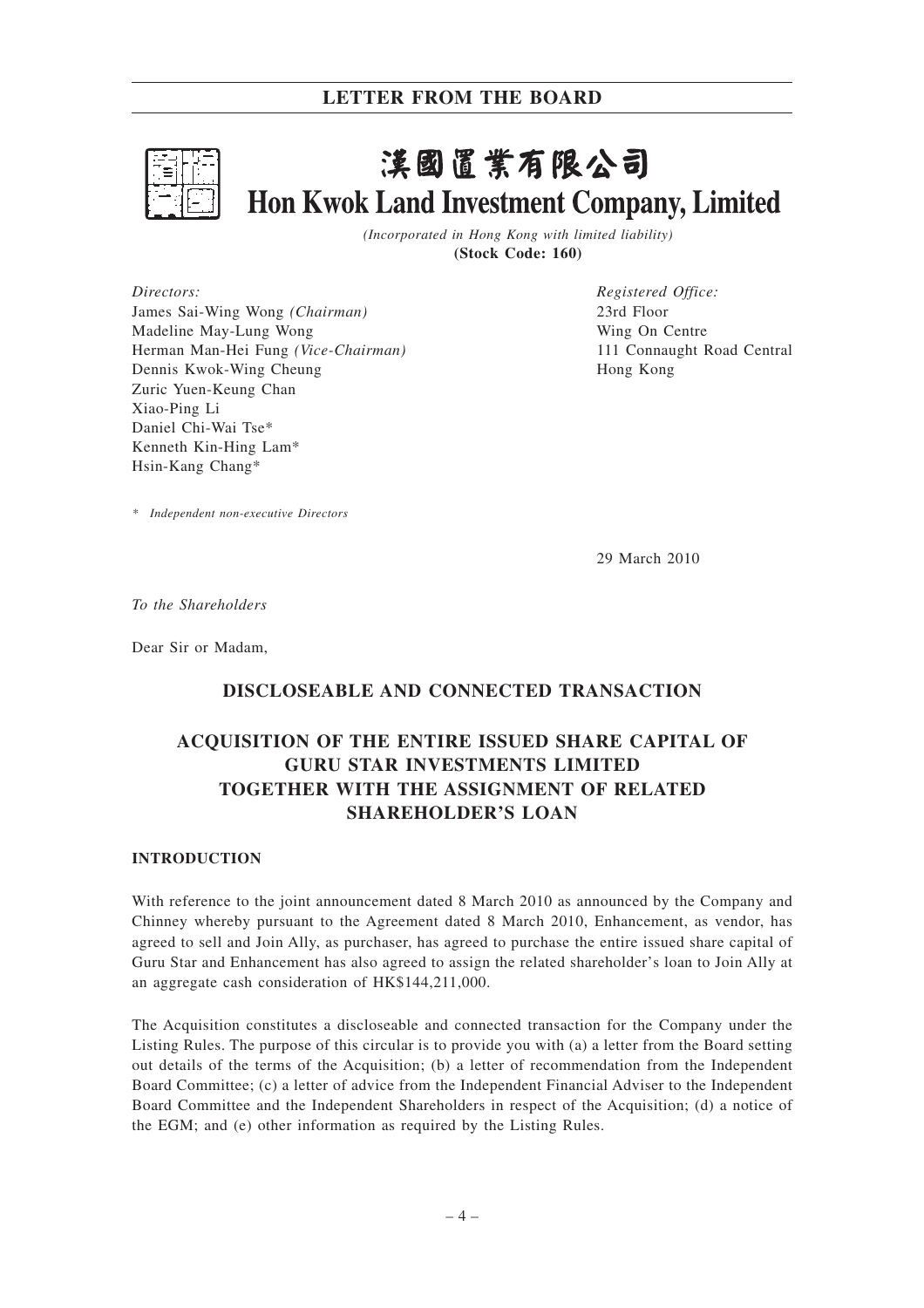#### **THE AGREEMENT**

Pursuant to the Agreement, Enhancement agreed to sell and Join Ally agreed to purchase the entire issued share capital of Guru Star and Enhancement also agreed to assign the related shareholder's loan to Join Ally.

#### **(a) Date**

8 March 2010

#### **(b) Parties**

- (i) Vendor : Enhancement
- (ii) Purchaser : Join Ally, an indirect wholly-owned subsidiary of the Company

#### **(c) Information of the Guru Star Group and the Property**

Guru Star is an investment holding company and the sole asset of significance held by the Guru Star Group is the Property. The Property is a completed 20-storey commercial and office building situated at the junction of Beijing Road (北京路), Nanti Er Road (南堤二馬路) and Baqi Er Road (八旗二馬路), Yuexiu District, Guangzhou, Guangdong Province, PRC and known as Newsun Commercial Building (新光商務大廈) with a gross floor area of approximately 13,000 square metres. The Property is currently leased out for rental income with occupancy rate of approximately 85%.



The market value of the Property as at 31 December 2009 and 8 March 2010 was both RMB185,000,000 (equivalent to approximately HK\$210,227,000) based on the valuation by Savills, an independent valuer. Comparing with the market value of the Property of RMB185,000,000 (equivalent to approximately HK\$210,227,000), the average price per square metre of the Property is approximately RMB14,230 (equivalent to approximately HK\$16,170). The original cost of the Property acquired by the Guru Star Group in May 2005 was approximately RMB95,000,000 (equivalent to approximately HK\$108,000,000).

The Property is currently mortgaged to a bank and the outstanding mortgage loan amount as at 31 January 2010 was approximately RMB39,027,000 (equivalent to approximately HK\$44,349,000).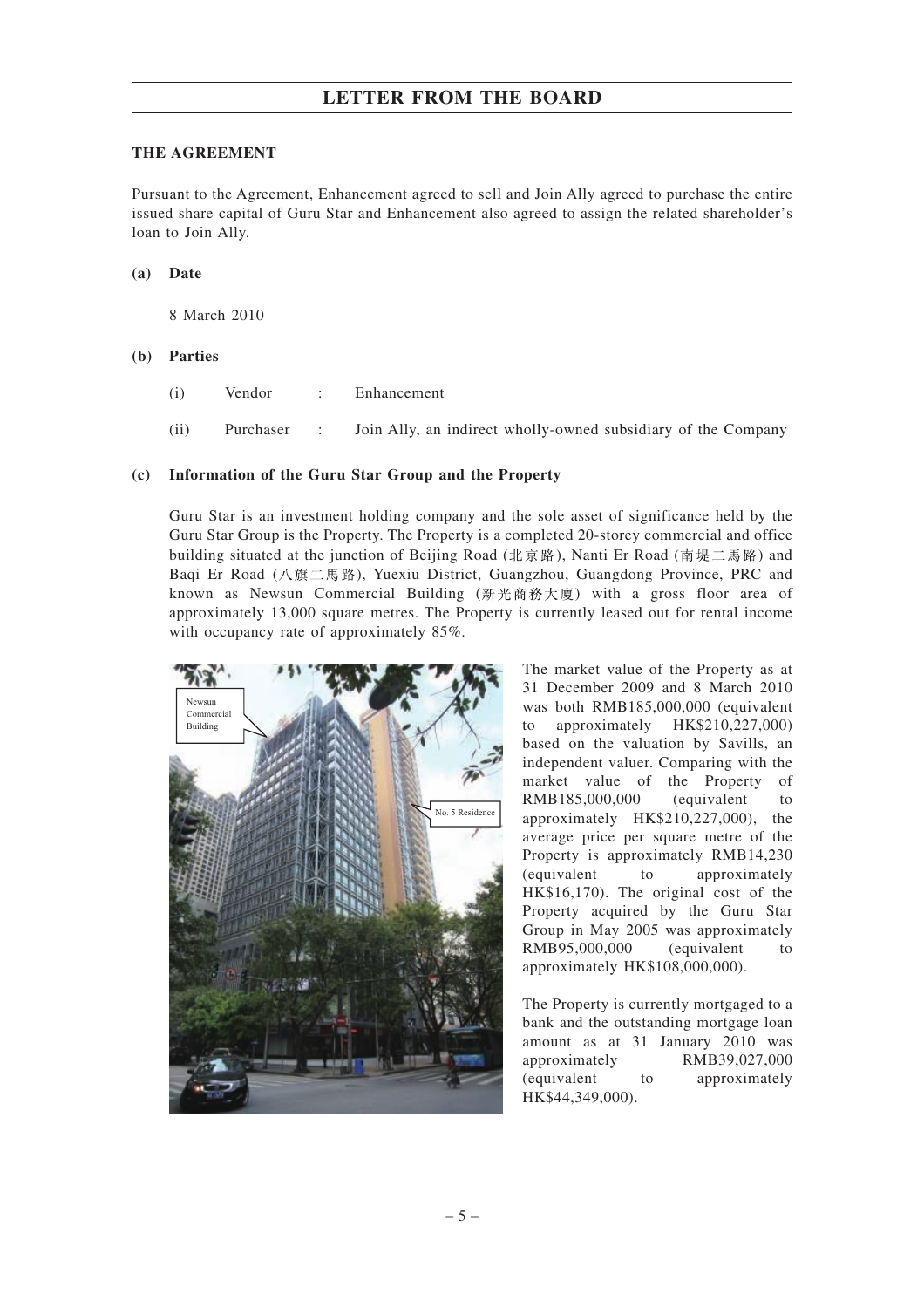The audited net profit before and after tax attributable to the Guru Star Group for the year ended 31 March 2008 were approximately HK\$14,864,000 and HK\$11,026,000 respectively. The audited net loss before and after tax attributable to the Guru Star Group for the year ended 31 March 2009 were approximately HK\$16,825,000 and HK\$12,699,000 respectively. Such losses, being non-cash items, were primarily due to the drop in the carrying value of the Property after the Global Financial Crisis in the second half of 2008 which resulted in a revaluation loss of approximately HK\$21,537,000 for the year ended 31 March 2009. As the global economy has been steadily recovering in 2009, the market value of the Property rebounded to RMB185,000,000 (equivalent to approximately HK\$210,227,000) as at 31 December 2009.

As at 31 January 2010, the unaudited consolidated net assets of the Guru Star Group (which has already taken into account of the revaluation of the Property to its market value) was approximately HK\$101,085,000 (equivalent to approximately RMB88,954,800) and the amount of related shareholder's loan was approximately HK\$43,126,000 (equivalent to approximately RMB37,950,880).

The unaudited consolidated net assets of the Guru Star Group as at 31 January 2010, which includes cash and bank balance of HK\$10,822,000 is based on its audited financial information as at 31 December 2009 and its unaudited management accounts for one month ended 31 January 2010. A provision for deferred tax of HK\$29,271,000 on revaluation gain of the Property has been made in the management accounts and has also been taken into account in determination of the unaudited consolidated net assets of the Guru Star Group as at 31 January 2010.

However, it is the intention of the Directors to hold the Property as an investment property for long-term rental purpose and not for re-sale in the coming years. Hence, the provision for deferred tax of HK\$29,271,000 is expected not to become payable by the Guru Star Group in foreseeable future until such time when the Property is disposed in future years.

An analysis of the unaudited consolidated net assets of the Guru Star Group as at 31 January 2010 is as follows:

|                                                         | HK\$'000  |
|---------------------------------------------------------|-----------|
| Carrying value of the Property                          | 210,227   |
| Cash and bank balance                                   | 10,822    |
| Other assets                                            | 299       |
| Total assets                                            | 221,348   |
| Less: Bank mortgage loan                                | (44,349)  |
| Shareholder's loan                                      | (43, 126) |
| Provision for deferred tax                              | (29, 271) |
| Other payables                                          | (3,517)   |
| Unaudited consolidated net assets as at 31 January 2010 | 101,085   |
| Shareholder's loan to be assigned                       | 43,126    |
| Consideration for the Acquisition                       | 144,211   |
|                                                         |           |

Upon completion of the Agreement, Guru Star will become a wholly-owned subsidiary of Join Ally, which in turn is an indirect wholly-owned subsidiary of the Company.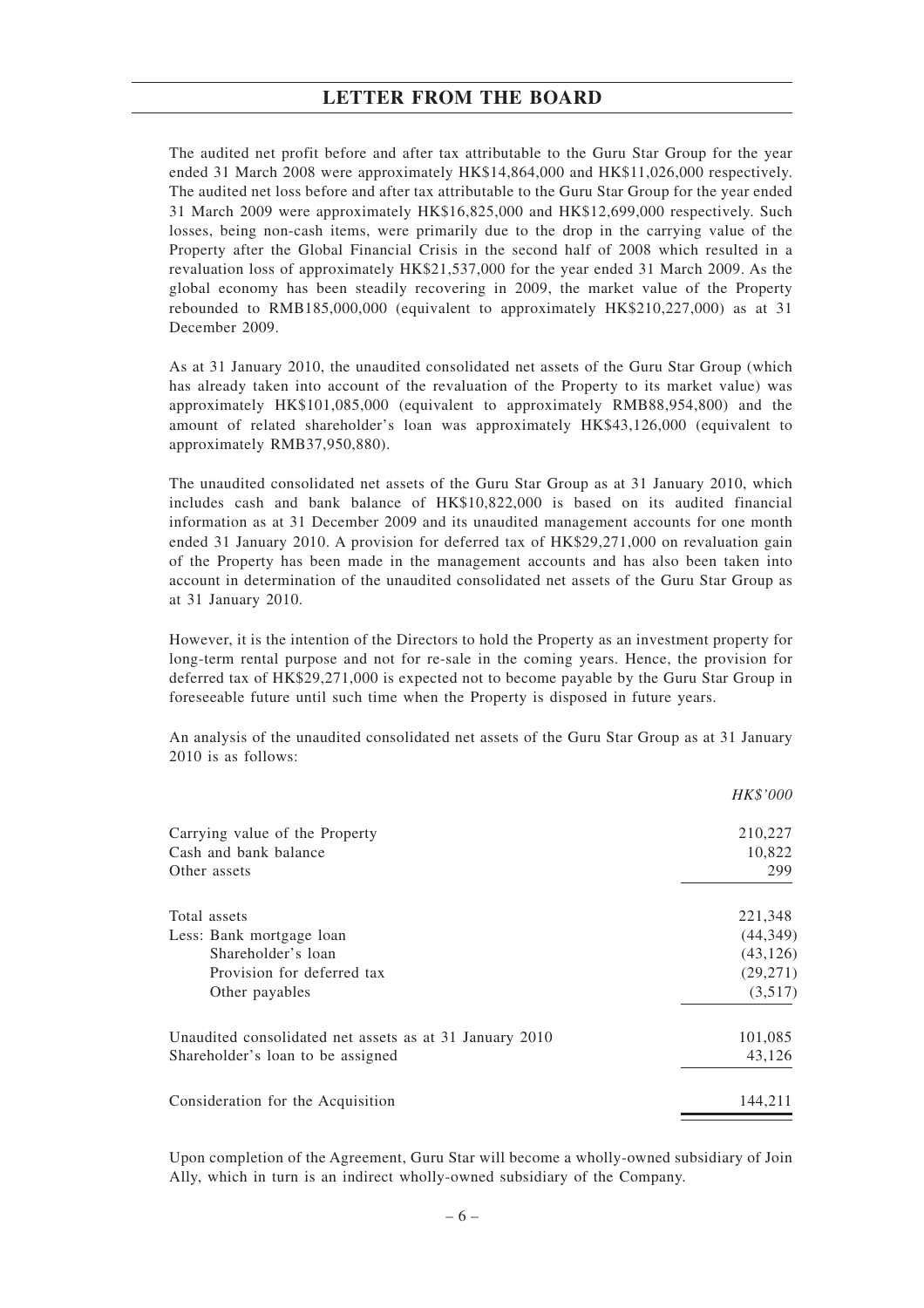## **(d) Consideration and Payment Terms**

The aggregate cash consideration for the acquisition of the entire issued share capital of Guru Star and the assignment of related shareholder's loan is HK\$144,211,000 which is determined by reference to the unaudited consolidated net assets of the Guru Star Group together with the shareholder's loan as at 31 January 2010 and was agreed at after arm's length negotiations between the parties.

The aggregate cash consideration of HK\$144,211,000 will be payable in the following manners:

- (i) a refundable deposit of HK\$14,421,100 has been paid upon signing of the Agreement; and
- (ii) the balance of the consideration of HK\$129,789,900 will be paid upon completion of the Agreement.

#### **(e) Completion of the Agreement**

Completion of the Agreement is subject to and conditional on the following conditions being fulfilled or waived:

- (i) the passing of an ordinary resolution by the Independent Shareholders at the EGM to approve the Acquisition;
- (ii) the passing of an ordinary resolution by the independent shareholders of Chinney at the Chinney EGM to approve the Acquisition;
- (iii) if applicable, the granting of consent from bank or other third parties which are necessary in connection with the execution of and to give effect to the transactions contemplated under the Agreement and each of the documents to be executed on or before the completion of the Agreement having been obtained by the vendor and/or the purchaser;
- (iv) there having been no breach by the vendor of any obligations, undertakings, representations and warranties under the Agreement;
- (v) there having been no breach by the purchaser of any obligations, undertakings, representations and warranties under the Agreement; and
- (vi) the purchaser having been reasonably satisfied with the results of the due diligence review on the Guru Star Group.

Completion of the Agreement shall take place within three business days immediately after all of the conditions are fulfilled or waived (or such other date as the parties may agree in writing).

#### **REASONS AND BENEFITS FOR THE ACQUISITION**

The Group's core business is to develop real estate properties for sale and to hold investment properties for rental income. The Property is a completed 20-storey commercial and office building very well situated at the junction of Beijing Road (北京路), Nanti Er Road (南堤二馬路) and Baqi Er Road (八旗二馬路), Yuexiu District, Guangzhou, Guangdong Province, PRC and known as Newsun Commercial Building (新光商務大廈).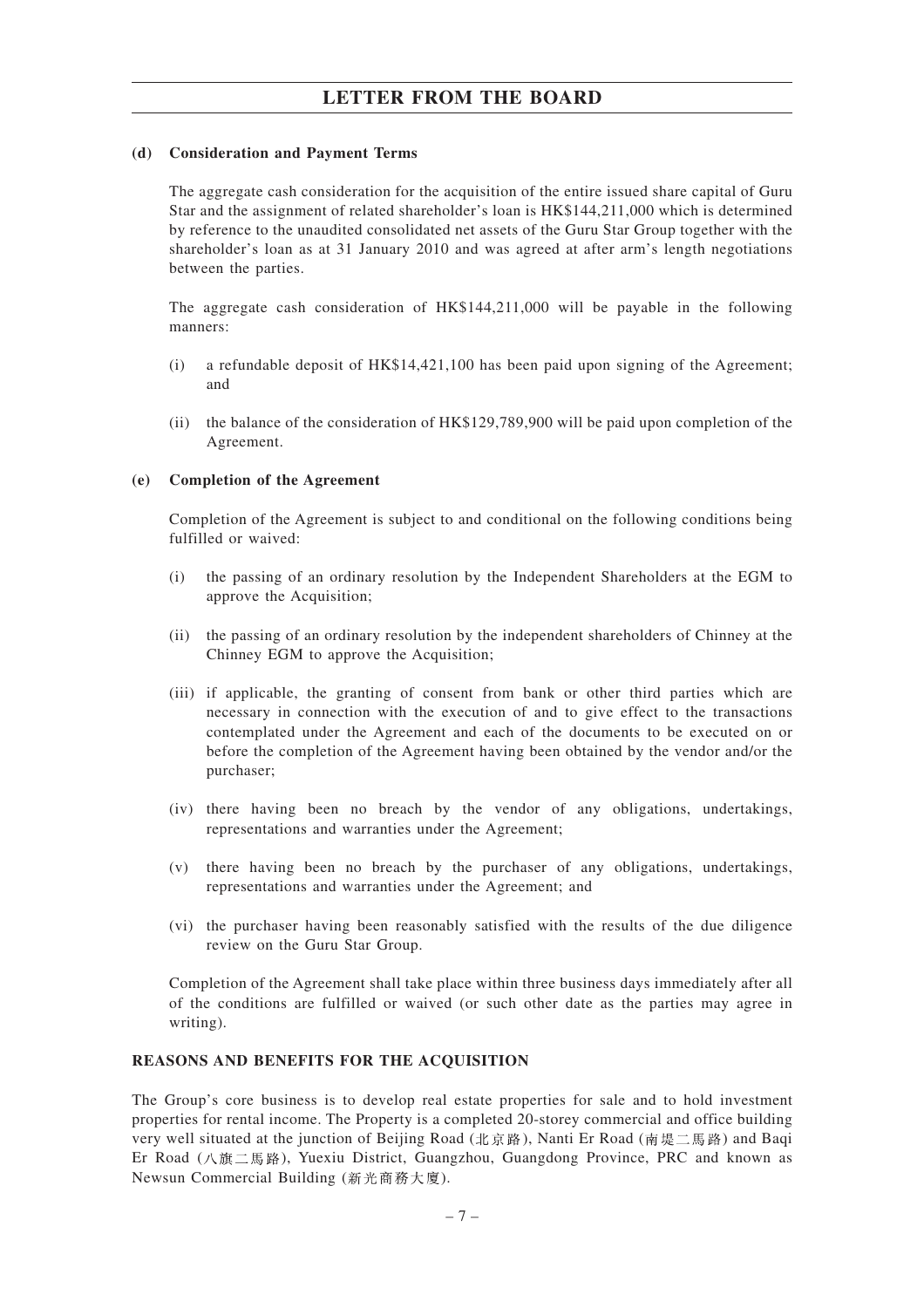The Company had proposed the acquisition of the Property in the third quarter of 2008 through acquisition of the entire issued share capital of Guru Star together with the assignment of related shareholder's loan. For details, please refer to the announcement dated 17 September 2008 and the circular dated 30 September 2008.

With the benefit of hindsight, the 2008 proposed acquisition, albeit in the best interests of the Group, was proposed at the not so appropriate time when the property and the stock market sentiment as well as that of the shareholders' was bewildered by the uncertainty of the Global Financial Crisis triggered by the Lehman Brothers debacle in September 2008 while on the other hand, market comparables from nearby properties were not readily available to the shareholders to evaluate and form an opinion as to the intrinsic value of and benefit for the Group to acquire the Property as construction works of the Group's commercial/residential project, now known as No. 5 Residence (北京路5號公館) adjoining to the Property, had not been completed and pre-sale of units was yet to commence.

Now that the Global Financial Crisis is well on the track of steady recovery as a result of the enormous stimulus measures taken by most major countries all around the world, with China in particular, coupled with the fact that construction works of No. 5 Residence (北京路5號公館) has been fully completed and sale of the residential units on top of the basement carparks, ground floor shops and the commercial podium floors has been very encouraging. As at the Latest Practicable Date, 99% of those available residential units have been sold for an average price of slightly over RMB16,000 (equivalent to approximately HK\$18,182) per square metre. The most valuable ground floor shops, the commercial units at the podium floors and carparks at the basement will all be held as long term investment for recurrent rental income of the Group. Two adjoining sites to No. 5 Residence (北京路5號公館) along Beijing Road (北京路) owned by the Group will soon be developed which, when wholly completed and upon successful acquisition of the Property, will command a combined shop frontage of over 200 metres along Beijing Road  $(\text{Tr} \overline{\mathbf{\pi}})$  and Nanti Er Road (南堤二馬路) which will substantially enhance the overall merger value of the combined project as a whole.

Besides combining the shop frontage and the commercial podium floors of the Property with No. 5 Residence (北京路5號公館) and the two adjoining sites to be developed, one added benefit for the Group to acquire the Property is that the existing entrance and exit for the basement carpark of the Property can be utilized by and shared with No. 5 Residence (北京路5號公館) as well as the two adjoining sites without the necessity of providing an exit for cars towards Beijing Road (北京路), thus will save some valuable shop spaces and increase the commercial value of the over 200 metre shop frontage along Beijing Road ( $\&$   $\ddot{x}$   $\ddot{x}$ ) and Nanti Er Road (南堤二馬路) without being unduly disrupted by an exit for cars.

Pursuant to Savills' valuation report, the current monthly rent of the Property is approximately RMB870,000, inclusive of management fees. This monthly rent, assuming on fully let basis, could therefore be up to approximately RMB1,000,000 or approximately RMB12,000,000 per annum. With the market value of RMB185,000,000 for the Property, the gross return on investment for the Acquisition looks attractive. Further, it is the general market consensus nowadays that acquisition of rental property at choice location in PRC with consideration payable in Hong Kong dollars would be to the benefit of the purchaser.

The Directors are of the opinion that the terms of the Acquisition are fair and reasonable and in the interests of the Company and the Shareholders as a whole.

## **FINANCIAL EFFECTS OF THE ACQUISITION**

After completion of the Acquisition, the total rental income of the Group will be increased upon consolidation of the Guru Star Group. In addition, in view of the profitability of the Guru Star Group in the past years, the Acquisition is expected to enhance the future earnings of the Group.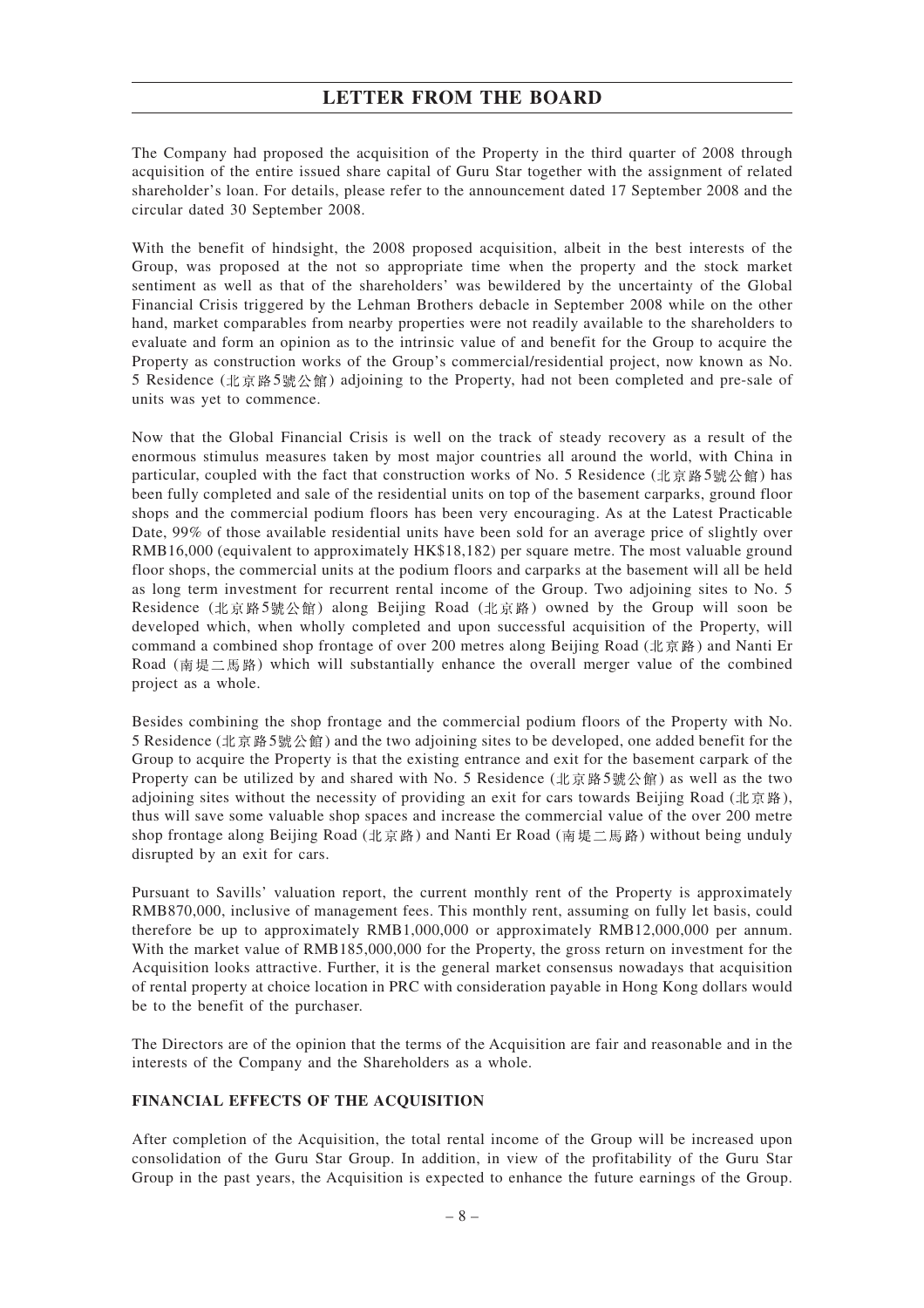## **INFORMATION ON THE COMPANY**

The Company is an investment holding company. Its subsidiaries are mainly engaged in property development, property investment and property related businesses.

As at the Latest Practicable Date, Chinney is holding 261,112,553 shares of the Company, representing approximately 54.37% of its issued share capital.

## **INFORMATION ON THE VENDOR**

Enhancement is a company incorporated in the British Virgin Islands with limited liability and is an investment holding company.

#### **IMPLICATIONS OF THE LISTING RULES**

Enhancement is a connected person of the Company by virtue of the fact that it is a company controlled by Mr. James Sai-Wing Wong, the Chairman and substantial shareholder of the Company. Accordingly, the Acquisition constitutes a connected transaction for the Company under Chapter 14A of the Listing Rules. As the consideration exceeds HK\$10 million, the Acquisition is subject to the approval of the Independent Shareholders at the EGM.

As the applicable percentage ratios of the Acquisition exceed 5% but less than 25% for the Company, the Acquisition also constitutes a discloseable transaction for the Company under Rule 14.06(2) of the Listing Rules.

#### **INDEPENDENT BOARD COMMITTEE**

The Independent Board Committee comprising all the independent non-executive Directors has been formed to advise the Independent Shareholders regarding the fairness and reasonableness of the terms of the Acquisition.

Menlo Capital has been appointed as Independent Financial Adviser to advise the Independent Board Committee and the Independent Shareholders on the same.

## **EGM**

The Company will convene the EGM at Function Room, Macau Jockey Club, 1/F., East Wing, Shun Tak Centre, 200 Connaught Road Central, Hong Kong on Friday, 16 April 2010 at 10:30 a.m. for the purpose of considering, and if thought fit, approving the Acquisition. A notice of the EGM is set out on page 30 of this circular.

Pursuant to the Listing Rules, the votes to be taken in respect of the ordinary resolution to approve the Acquisition must be taken by poll. As at the Latest Practicable Date, Mr. James Sai-Wing Wong (through his beneficial interest in Chinney) together with his associates (if any), holding 261,112,553 shares of the Company (representing approximately 54.37% of its issued share capital), will abstain from voting at the EGM in respect of the resolution to be proposed to approve the Acquisition.

A form of proxy for use at the EGM is enclosed. Whether or not you are able to attend the EGM, you are requested to complete the form of proxy in accordance with the instructions printed thereon and return it to the registered office of the Company at 23rd Floor, Wing On Centre, 111 Connaught Road Central, Hong Kong as soon as possible, but in any event not less than 48 hours before the time appointed for the holding of the EGM or any adjournment thereof. Completion and return of the form of proxy will not preclude you from attending and voting in person at the EGM or any adjourned meeting thereof should you so wish.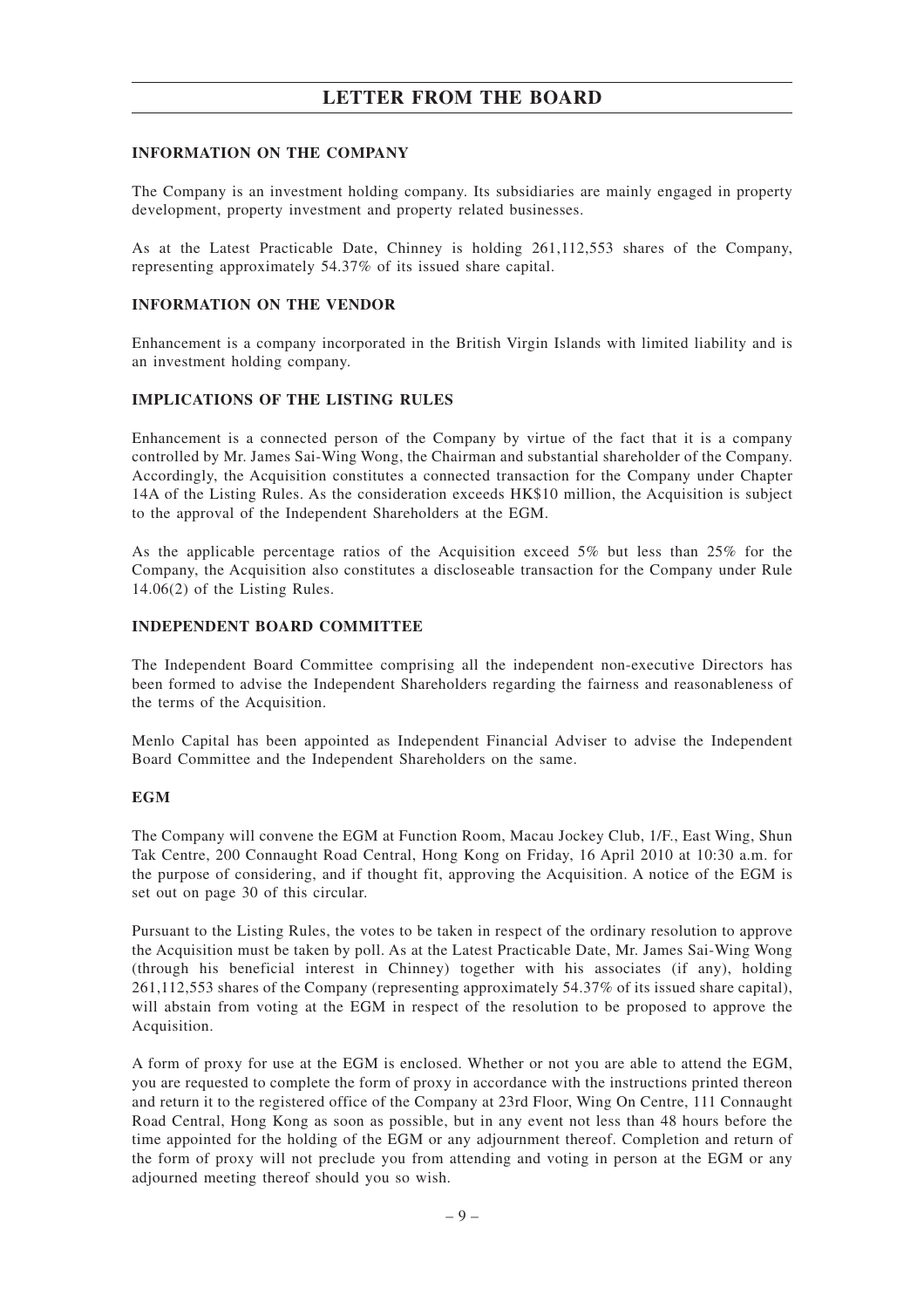## **RECOMMENDATION**

The Directors (including the independent non-executive Directors) consider that the terms and conditions of the Agreement are fair and reasonable and that the Acquisition is in the best interests of the Company and the Shareholders as a whole. The Directors (including the independent non-executive Directors) therefore recommend the Independent Shareholders to vote in favour of the ordinary resolution for approving the Acquisition as set out in the notice of the EGM.

Your attention is drawn to the "Letter from the Independent Board Committee" and the "Letter from Menlo Capital" as set out in this circular which contains the recommendation of the Independent Board Committee to the Independent Shareholders and the advice of Menlo Capital to the Independent Board Committee and the Independent Shareholders, respectively. Your attention is also drawn to the information as set out in the appendices to this circular.

> Yours faithfully, By Order of the Board **Herman Man-Hei Fung** *Vice-Chairman*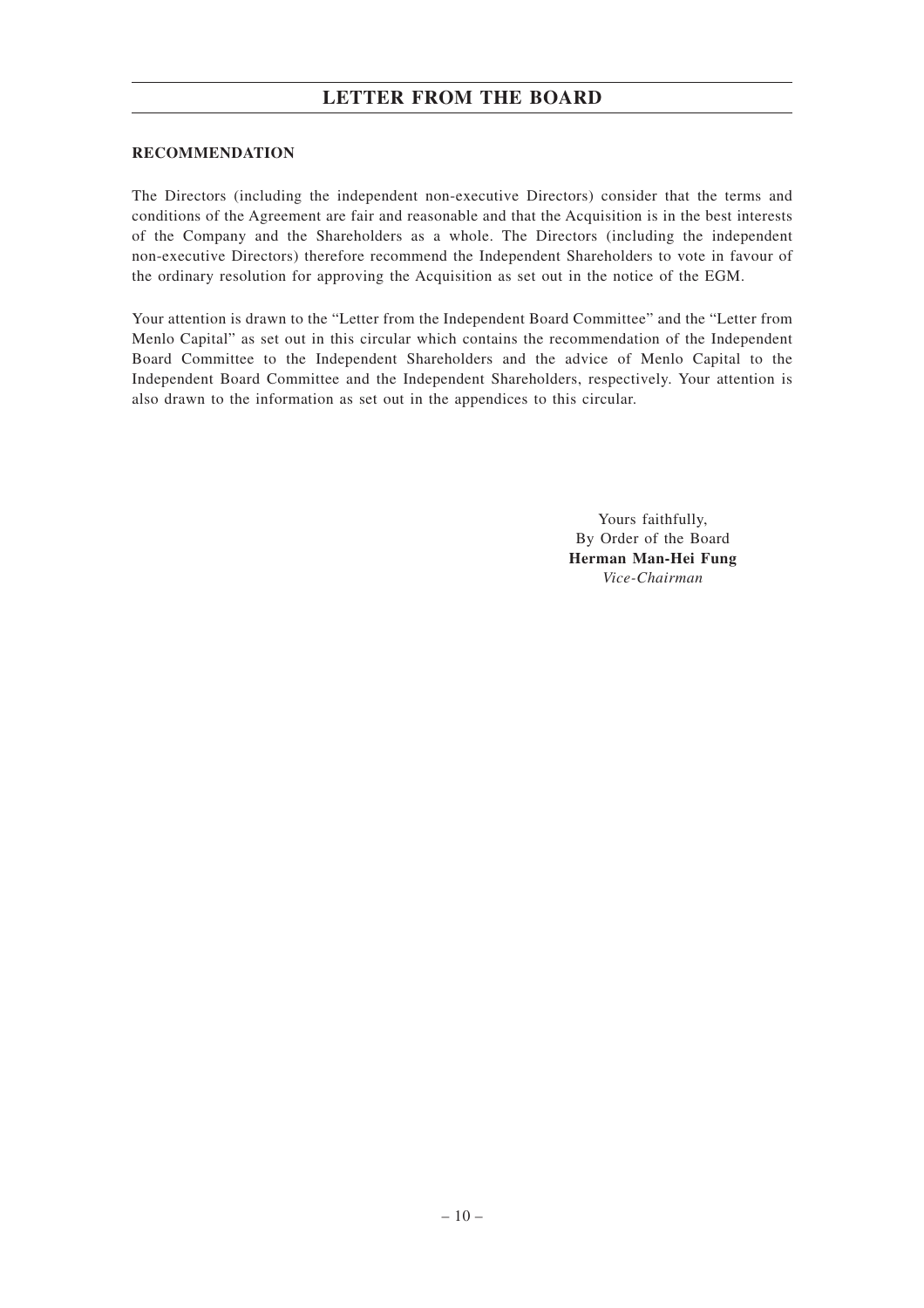

# 漢國置業有限公司 Hon Kwok Land Investment Company, Limited

*(Incorporated in Hong Kong with limited liability)* **(Stock Code: 160)**

29 March 2010

*To the Independent Shareholders*

Dear Sir or Madam,

# **DISCLOSEABLE AND CONNECTED TRANSACTION**

# **ACQUISITION OF THE ENTIRE ISSUED SHARE CAPITAL OF GURU STAR INVESTMENTS LIMITED TOGETHER WITH THE ASSIGNMENT OF RELATED SHAREHOLDER'S LOAN**

We refer to the letter from the Board as set out in the circular issued by the Company to the Shareholders and dated 29 March 2010 (the "Circular") of which this letter forms part. Capitalised terms defined in the Circular have the same meanings when used herein unless the context otherwise requires.

We have been appointed by the Board as the Independent Board Committee to advise the Independent Shareholders as to whether, in our opinion, the terms and conditions of the Agreement are fair and reasonable so far as the Independent Shareholders are concerned and whether the Acquisition is in the interests of the Company and the Shareholders as a whole. Menlo Capital has been appointed by the Company as the independent financial adviser to advise us and the Independent Shareholders in this respect.

We wish to draw your attention to the letter from the Board and the letter from Menlo Capital to us and the Independent Shareholders which contains its advice to us in relation to the Acquisition as set out in the Circular.

Having considered the principal factors and reasons stated and the opinion of Menlo Capital as set out in its letter of advice, we consider the terms and conditions of the Agreement to be fair and reasonable so far as the interests of the Independent Shareholders are concerned and that the Acquisition is in the interests of the Company and the Shareholders as a whole. Accordingly, we recommend the Independent Shareholders to vote in favour of the ordinary resolution for approving the Acquisition to be proposed at the EGM.

> Yours faithfully, For and on behalf of **Independent Board Committee of Hon Kwok Land Investment Company, Limited**

**Daniel Chi-Wai Tse Kenneth Kin-Hing Lam Hsin-Kang Chang**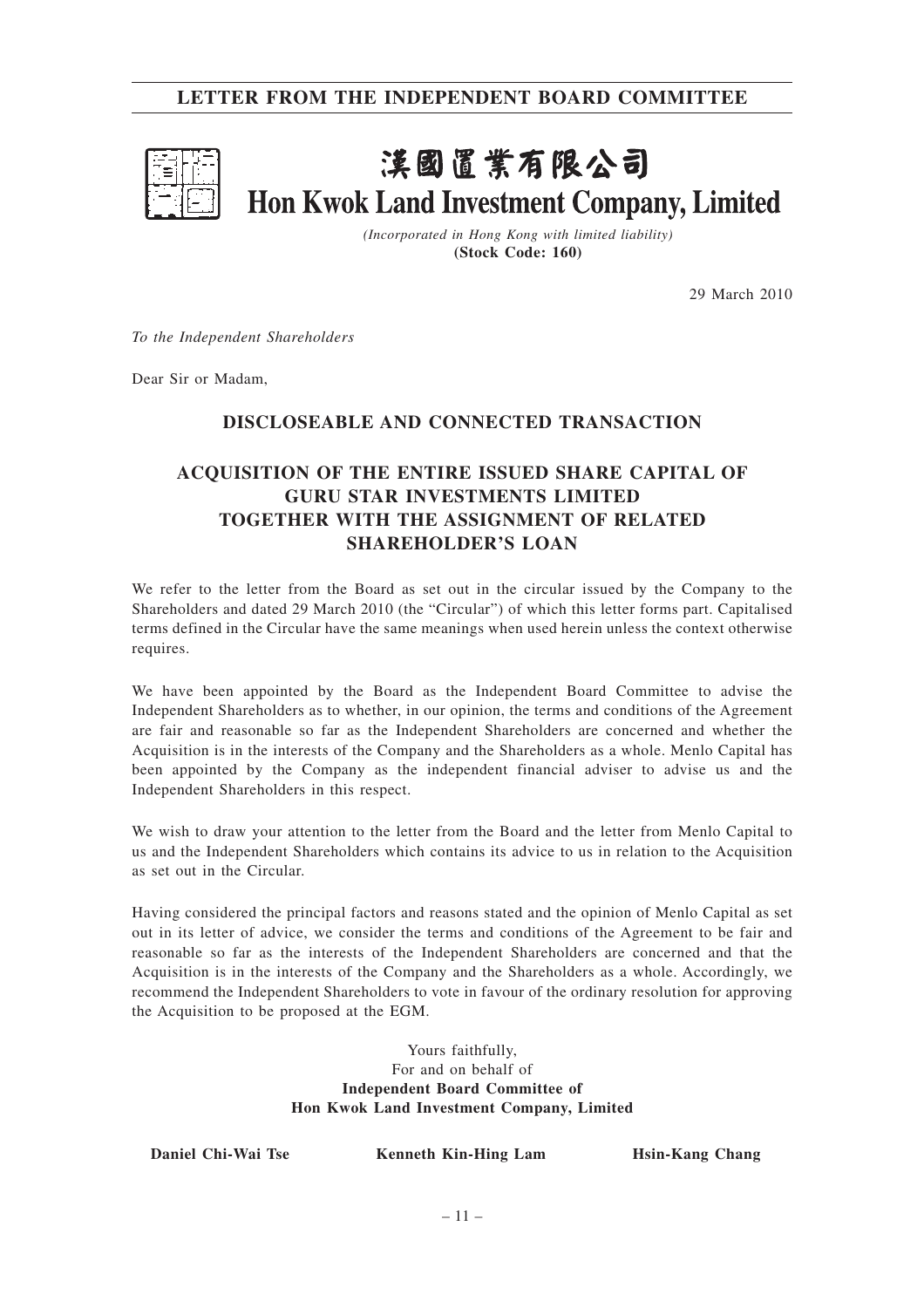*The following is the text of a letter from Menlo in connection with the advice to the Independent Board Committee and the Independent Shareholders on the Acquisition, which has been prepared for the purpose of inclusion in this circular:*

**Menlo Capital Limited** 

17/F, Asia Standard Tower Queen's Road Central, Hong Kong

29 March 2010

*To the Independent Board Committee and the Independent Shareholders of Hon Kwok Land Investment Company, Limited*

Dear Sirs,

# **DISCLOSEABLE AND CONNECTED TRANSACTION**

# **ACQUISITION OF THE ENTIRE ISSUED SHARE CAPITAL OF GURU STAR TOGETHER WITH THE ASSIGNMENT OF RELATED SHAREHOLDER'S LOAN**

We refer to our engagement as the independent financial adviser to advise the Independent Board Committee and the Independent Shareholders in respect of the Acquisition, details of which are set out in the letter from the Board (the "Board Letter") contained in the circular of the Company dated 29 March 2010 (the "Circular") of which this letter forms part. Terms defined in the Circular shall have the same meanings in this letter unless the context of this letter otherwise requires.

On 8 March 2010, Join Ally, as purchaser, entered into the Agreement with Enhancement, as vendor, for the acquisition of the entire issued share capital of Guru Star and the assignment of related shareholder's loan to Join Ally for an aggregate cash consideration of HK\$144,211,000. Enhancement is a connected person of the Company. Accordingly, the Acquisition constitutes a connected transaction for the Company under the Listing Rules. The Acquisition is therefore subject to the approval of the Independent Shareholders at the EGM. The Acquisition also constitutes a discloseable transaction for the Company under the Listing Rules.

In formulating our opinion, we have relied on the accuracy of statements, information, opinions and representations contained in the Circular and the information and representations provided to us by the Company and which the Directors consider to be complete and relevant, and have assumed that the statements made were true, accurate and complete at the time they were made and continue to be true on the date of the Circular. We have assumed that all information, representations and opinions contained or referred to in the Circular and all information, representations and opinions which have been provided by the Company are true at the time they were made and will continue to be true at the date of the despatch of the Circular.

We consider that we have received sufficient information to enable us to reach an informed view and to justify our reliance on the accuracy of the information and representations contained in the Circular and to provide a reasonable basis for our view and recommendation. We have no reason to suspect that any material information has been withheld by the Company or by the Directors. We have not, however, carried out any independent investigation into the business and affairs of the Company. We have taken all reasonable steps pursuant to the Listing Rules which include the following:

(a) obtained all the information and documents relevant to an assessment of the fairness and reasonableness of the Acquisition, including but not limited to, the announcement of the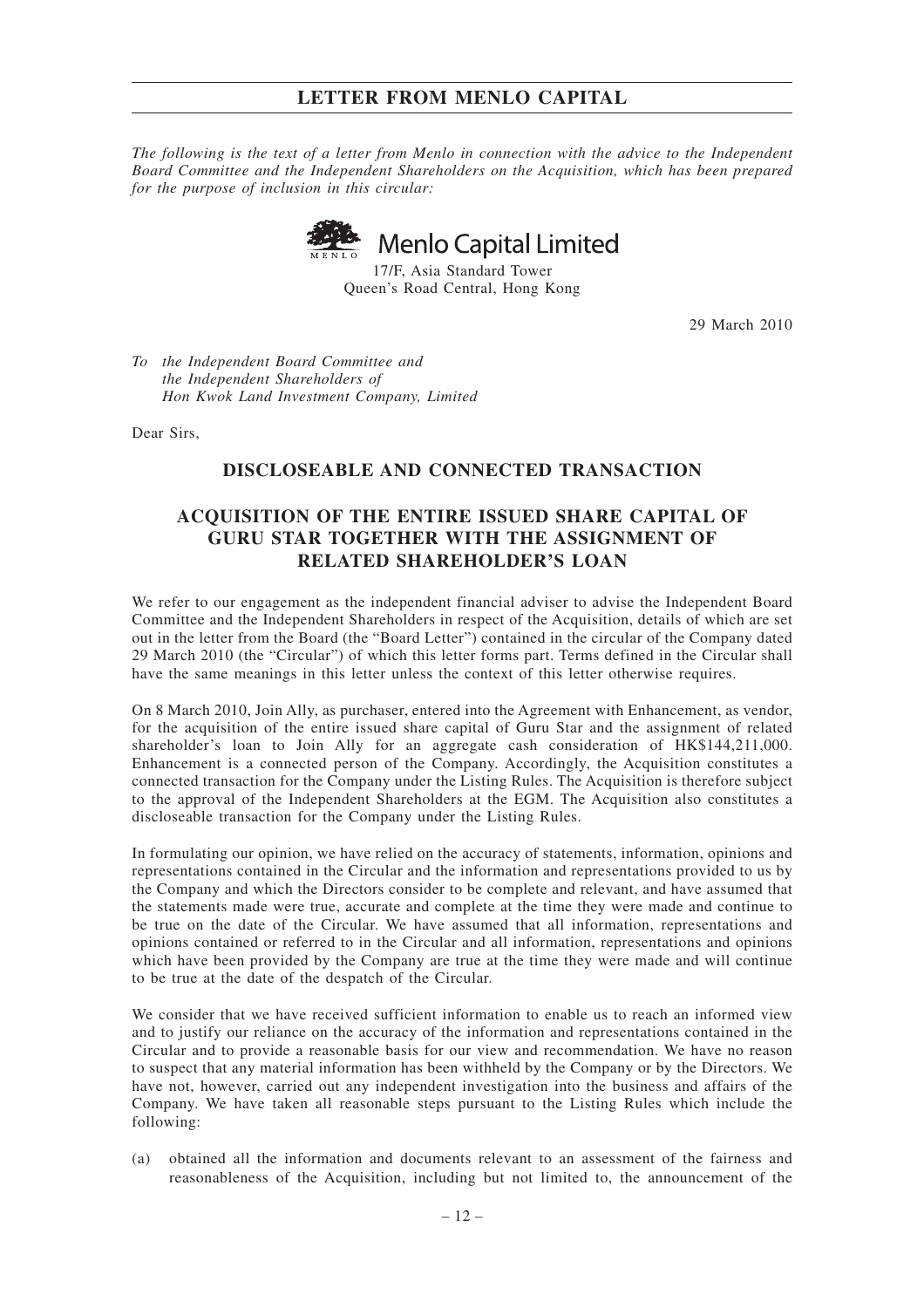Company dated 8 March 2010, the Board Letter, the Agreement, the valuation report from Savills, the audited financial statements of the Guru Star Group for the years ended 31 March 2007, 31 March 2008 and 31 March 2009, the audited financial information for the nine months ended 31 December 2009 as well as the unaudited management accounts as at 31 January 2010;

- (b) reviewed the performance and financial situation of the Company and the Guru Star Group as well as the reasons and background of the Acquisition;
- (c) reviewed the terms of the Agreement;
- (d) reviewed the fairness, reasonableness and completeness of the assumptions made in the valuation report of Savills;
- (e) without limiting the generality of paragraph (d) above, in relation to Savills providing an opinion or valuation relevant to the Acquisition:
	- (i) interviewed Savills including as to its expertise and any current or prior relationships with the Company, other parties to the Acquisition and connected persons of either the Company or another party to the Acquisition;
	- (ii) reviewed the terms of engagement (having particular regard to the scope of work, whether the scope of work is appropriate to the opinion required to be given and any limitations on the scope of work which might adversely impact on the degree of assurance given by Savills' report, opinion or statement); and
	- (iii) are not aware the Company or another party to the Acquisition has made formal or informal representations to Savills.

## **PRINCIPAL FACTORS TAKEN INTO ACCOUNT**

In arriving at our opinions and recommendations to the Independent Board Committee and the Independent Shareholders in respect of the Acquisition, we have considered the principal factors and reasons set out below:

#### **I. Background and Reasons for the Acquisition**

The Company is an investment holding company. The Group is mainly engaged in property development, property investment and property related businesses.

On 8 March 2010, Join Ally, an indirect wholly-owned subsidiary of the Company, as purchaser, entered into the Agreement with Enhancement, as vendor, for the acquisition of the entire issued share capital of Guru Star and the assignment of related shareholder's loan to Join Ally for an aggregate cash consideration of HK\$144,211,000. As at 31 January 2010, the unaudited consolidated net assets of the Guru Star Group (which has already taken into account of the revaluation of the Property to its market value) was approximately HK\$101,085,000 and the amount of related shareholder's loan was approximately HK\$43,126,000.

Guru Star is an investment holding company and the sole asset of significance held by the Guru Star Group is the Property. The Property is a completed 20-storey commercial and office building situated at 3 Beijing Road, Yuexiu District, Guangzhou, Guangdong Province, PRC and known as Newsun Commercial Building. The Property is located at the road junction of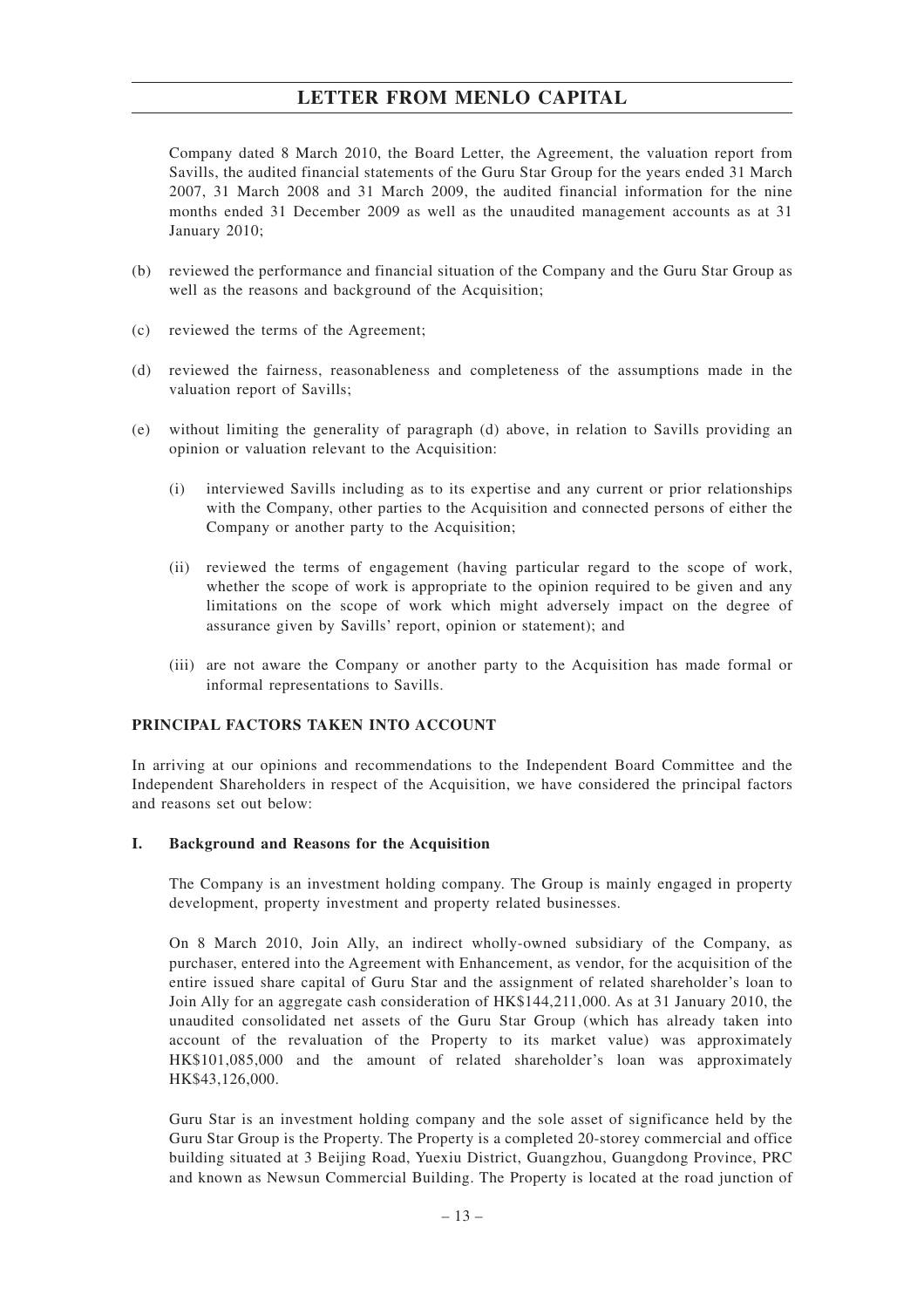Beijing Road, Nanti Er Road and Baqi Er Road and currently leased out for rental income with occupancy rate of approximately 85%. The market value of the Property as at 31 December 2009 and 8 March 2010 was both RMB185,000,000 (equivalent to approximately HK\$210,227,000) as revalued by Savills. The Property is currently mortgaged to a bank and the outstanding mortgage loan amount as at 31 January 2010 was approximately RMB39,027,000 (equivalent to approximately HK\$44,349,000).

The Company had proposed the acquisition of the Property in the third quarter of 2008 through the acquisition of the entire issued share capital of Guru Star together with the assignment of related shareholder's loan.

With the benefit of hindsight, the 2008 proposed acquisition, albeit in the best interests of the Group, was proposed at the not so appropriate time when the property and the stock market sentiment as well as that of the shareholders' was bewildered by the uncertainty of the Global Financial Crisis triggered by the Lehman Brothers debacle in September 2008 while on the other hand, market comparables from nearby properties were not readily available to the shareholders to evaluate and form an opinion as to the intrinsic value of and benefit for the Group to acquire the Property as construction works of the Group's commercial/residential project, now known as No. 5 Residence adjoining to the Property, had not been completed and pre-sale of units was yet to commence.

Now that the Global Financial Crisis is well on the track of steady recovery as a result of the enormous stimulus measures taken by most major countries all around the world, with China in particular, coupled with the fact that construction works of No. 5 Residence has been fully completed and sale of the residential units on top of the basement carparks, ground floor shops and the commercial podium floors has been very encouraging. As at the Latest Practicable Date, 99% of those available residential units have been sold for an average price of slightly over RMB16,000 (equivalent to approximately HK\$18,182) per square metre. The most valuable ground floor shops, the commercial units at the podium floors and carparks at the basement will all be held as long term investment for recurrent rental income of the Group. Two adjoining sites to No. 5 Residence along Beijing Road owned by the Group will soon be developed which, when wholly completed and upon successful acquisition of the Property, will command a combined shop frontage of over 200 metres along Beijing Road and Nanti Er Road which will substantially enhance the overall merger value of the combined project as a whole.

Besides combining the shop frontage and the commercial podium floors of the Property with No. 5 Residence and the two adjoining sites to be developed, one added benefit for the Group to acquire the Property is that the existing entrance and exit for the basement carparks of the Property can be utilized by and shared with No. 5 Residence as well as the two adjoining sites without the necessity of providing an exit for cars towards Beijing Road, thus will save some valuable shop spaces and increase the commercial value of the over 200 metre shop frontage along Beijing Road and Nanti Er Road without being unduly disrupted by an exit for cars.

It is the intention of the directors of the Company to hold the Property as an investment property for long-term rental purpose and not for re-sale in the coming years.

The holding of investment properties for rental income is one of the core business operations of the Group and the sole asset of the Guru Star Group is the Property currently leased out for rental income. Accordingly, we are of the view that the Acquisition is in line with the ordinary course of business of the Group.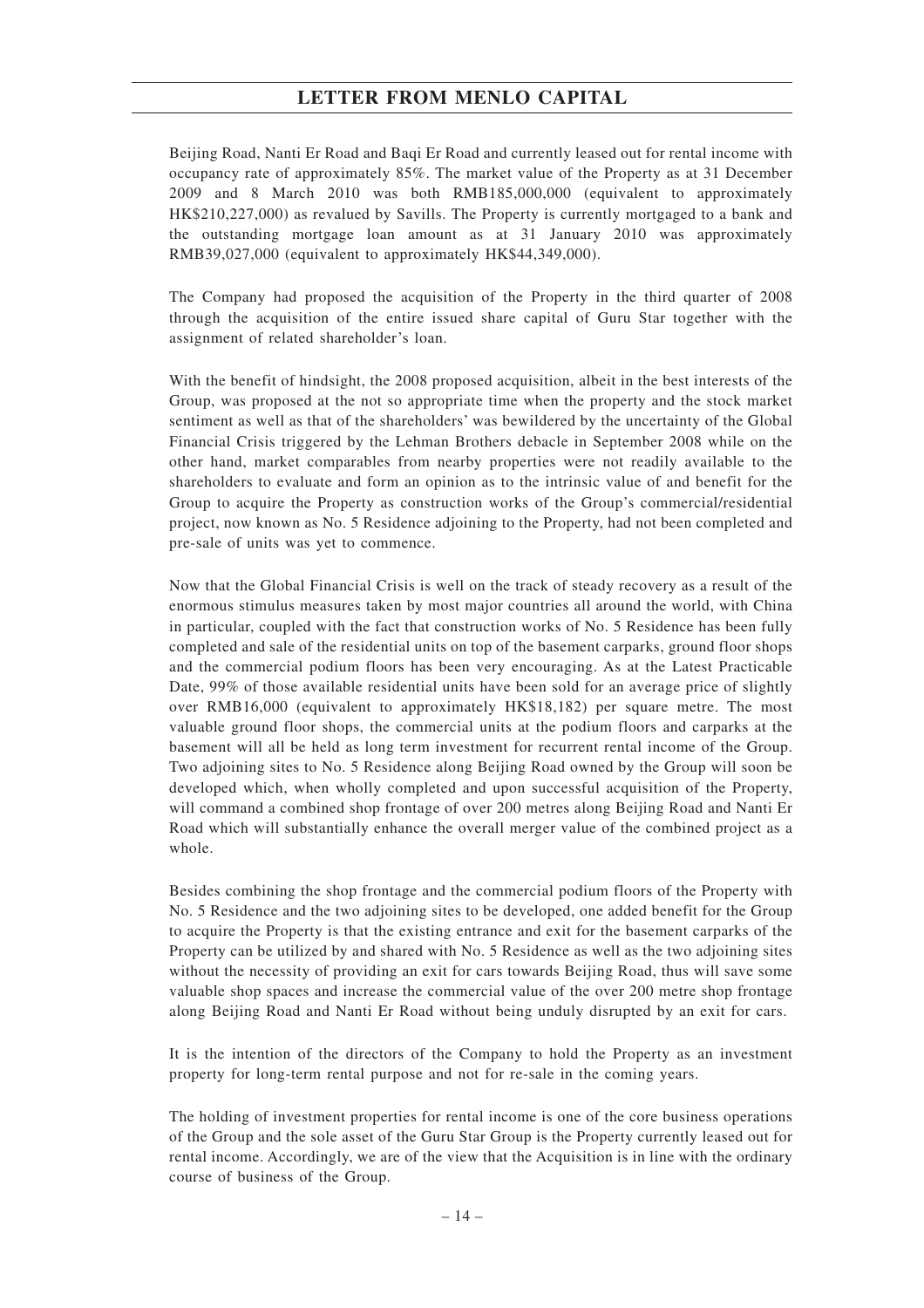Having considered that (i) the acquisition of the Property, which is adjoining to the Company's three investment/development projects, one completed and two under development, will substantially enhance the overall merger value of those three projects owned by the Group along Beijing Road; and (ii) it is the general market consensus that acquisition of property at choice location in the PRC with consideration payable in Hong Kong dollars would be to the benefit of the Group, we are also of the view that the Acquisition is in the interests of the Company and the Shareholders as a whole.

#### **II. Terms of the Acquisition**

Pursuant to the Agreement, Enhancement has agreed to sell and Join Ally has agreed to purchase the entire issued share capital of Guru Star and Enhancement also has agreed to assign the related shareholder's loan to Join Ally:

#### **THE AGREEMENT**

#### **1. Date**

8 March 2010

#### **2. Parties**

- (a) Vendor : Enhancement
- (b) Purchaser : Join Ally, an indirect wholly-owned subsidiary of the Company

#### **3. Information of the Guru Star Group and the Property**

Guru Star is an investment holding company and the sole asset of significance held by the Guru Star Group is the Property. The Property is a completed 20-storey commercial and office building situated at 3 Beijing Road, Yuexiu District, Guangzhou, Guangdong Province, PRC and known as Newsun Commercial Building with a gross floor area of approximately 13,000 square metres. The Property is currently leased out for rental income with occupancy rate of approximately 85%.

The market value of the Property as at 31 December 2009 and 8 March 2010 was both RMB185,000,000 (equivalent to approximately HK\$210,227,000) based on the valuation by Savills. Comparing with the market value of the Property of RMB185,000,000 (equivalent to approximately HK\$210,227,000), the average price per square metre of the Property is approximately RMB14,230 (equivalent to approximately HK\$16,170). The original cost of the Property acquired by the Guru Star Group in May 2005 was approximately RMB95,000,000 (equivalent to approximately HK\$108,000,000).

The Property is currently mortgaged to a bank and the outstanding mortgage loan amount as at 31 January 2010 was approximately RMB39,027,000 (equivalent to approximately HK\$44,349,000).

The audited net profit before and after tax attributable to the Guru Star Group for the year ended 31 March 2008 were approximately HK\$14,864,000 and HK\$11,026,000 respectively. The audited net loss before and after tax attributable to the Guru Star Group for the year ended 31 March 2009 were approximately HK\$16,825,000 and HK\$12,699,000 respectively. Such losses, being non-cash items, were primarily due to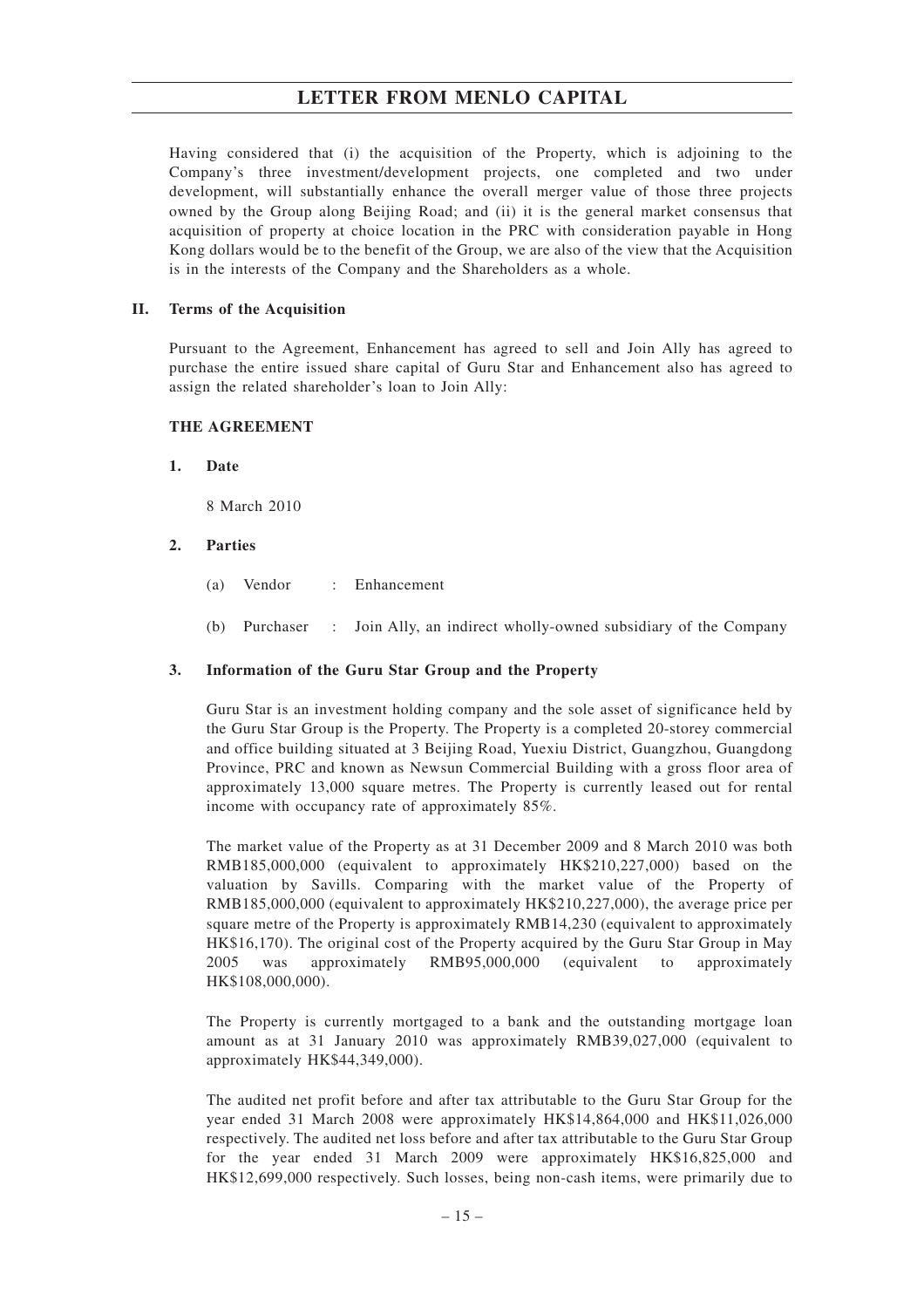the drop in the carrying value of the Property after the Global Financial Crisis in the second half of 2008 which resulted in a revaluation loss of approximately HK\$21,537,000 for the year ended 31 March 2009. As the global economy has been steadily recovering in 2009, the market value of the Property rebounded to RMB185,000,000 (equivalent to approximately HK\$210,227,000) as at 31 December 2009.

As at 31 January 2010, the unaudited consolidated net assets of the Guru Star Group (which has already taken into account of the revaluation of the Property to its market value) was approximately HK\$101,085,000 and the amount of related shareholder's loan was approximately HK\$43,126,000.

The unaudited consolidated net assets of the Guru Star Group as at 31 January 2010, which includes cash and bank balance of HK\$10,822,000, is based on its audited financial information as at 31 December 2009 and its unaudited management accounts for one month ended 31 January 2010. A provision for deferred tax of HK\$29,271,000 on revaluation gain of the Property has been made in the unaudited management accounts and has also been taken into account in determination of the unaudited consolidated net assets of the Guru Star Group as at 31 January 2010.

Upon completion of the Agreement, Guru Star shall become a wholly-owned subsidiary of Join Ally, which in turn is an indirect wholly-owned subsidiary of the Company.

## **4. Consideration and Payment Terms**

The aggregate cash consideration for the acquisition of the entire issued share capital of Guru Star and the assignment of related shareholder's loan is HK\$144,211,000 which is determined by reference to the unaudited consolidated net assets of the Guru Star Group together with the shareholder's loan as at 31 January 2010 and was agreed at after arm's length negotiations between the parties.

The aggregate cash consideration of HK\$144,211,000 will be payable in the following manners:

- (a) a refundable deposit of HK\$14,421,100 has been paid upon signing of the Agreement; and
- (b) the balance of the consideration of HK\$129,789,900 will be paid upon completion of the Agreement.

## **5. Completion**

Completion of the Agreement is subject to and conditional on the following conditions being fulfilled or waived:

- (a) the passing of an ordinary resolution by the Independent Shareholders at the EGM to approve the Acquisition;
- (b) the passing of an ordinary resolution by the independent shareholders of Chinney at the Chinney EGM to approve the Acquisition;
- (c) if applicable, the granting of consent from bank or other third parties which are necessary in connection with the execution of and to give effect to the transactions contemplated under the Agreement and each of the documents to be executed on or before the completion of the Agreement have been obtained by the vendor and/or the purchaser;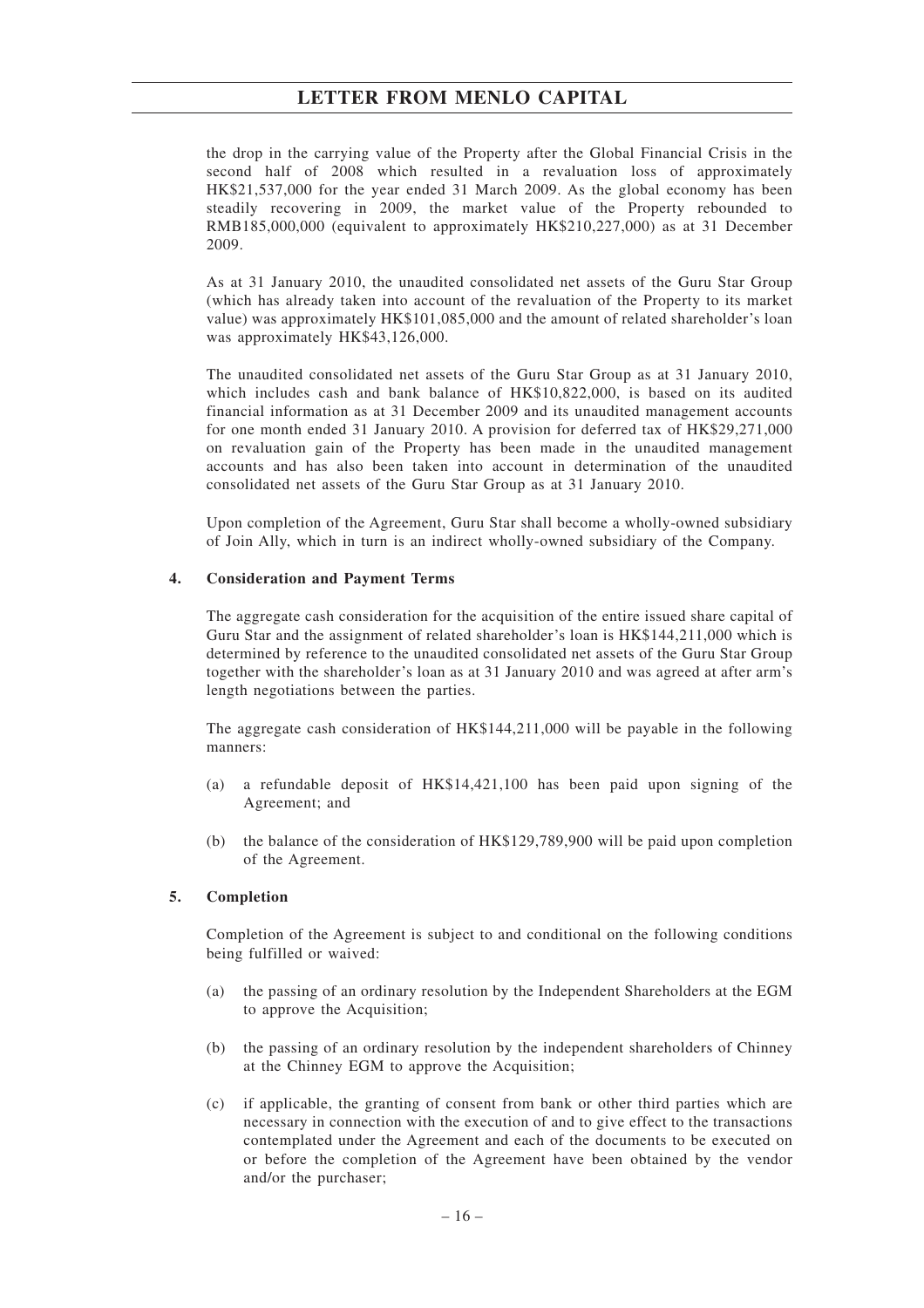- (d) there having been no breach by the vendor of any obligations, undertakings, representations and warranties under the Agreement;
- (e) there having been no breach by the purchaser of any obligations, undertakings, representations and warranties under the Agreement; and
- (f) the purchaser having been reasonably satisfied with the results of the due diligence review on the Guru Star Group.

Completion of the Agreement shall take place within three business days immediately after all of the conditions are fulfilled or waived (or such other date as the parties may agree in writing).

We have reviewed the Agreement. We are of the view that the Agreement is on normal commercial terms.

# **Consideration of the Acquisition**

Based on the audited financial information of the Guru Star Group as of 31 December 2009 and the unaudited management accounts for the month ended 31 January 2010, the aggregate amount of the unaudited consolidated net assets and the shareholder's loan of the Guru Star Group was approximately HK\$144,211,000 as at 31 January 2010 (which has taken into account of the revaluation of the Property to its market value by Savills).

## *Valuation of the Property*

*Being stated in the valuation report on the Property from Savills, as set out in Appendix I to this circular, Savills' valuation of the Property is Savills' opinion of its market value which means "the estimated amount for which a property should exchange on the date of valuation between a willing buyer and a willing seller in an arm's-length transaction after proper marketing wherein the parties had each acted knowledgeably, prudently, and without compulsion".*

*In valuing the Property which is to be held by the Group for investment, Savills has valued the Property by reference to comparable market transactions on the basis of the capitalization of the net incomes derived from the existing tenancies with due allowance for reversionary income potential of the Property.*

*In valuing the Property, Savills stated that they have complied with the requirements set out in Chapter 5 and Practice Note 12 of the Rules Governing the Listing of Securities on The Stock Exchange of Hong Kong Limited and the Valuation Standards on Properties published by the Hong Kong Institute of Surveyors.*

We have also discussed with Savills the assumptions applied by them as set out in the valuation report. We consider that their assumptions are in line with the market practice and have no reason to doubt the assumptions applied by Savills in preparing the valuation report. However, we wish to draw the attention of the Shareholders that the assumptions made in the valuation report are by nature subject to future uncertainty.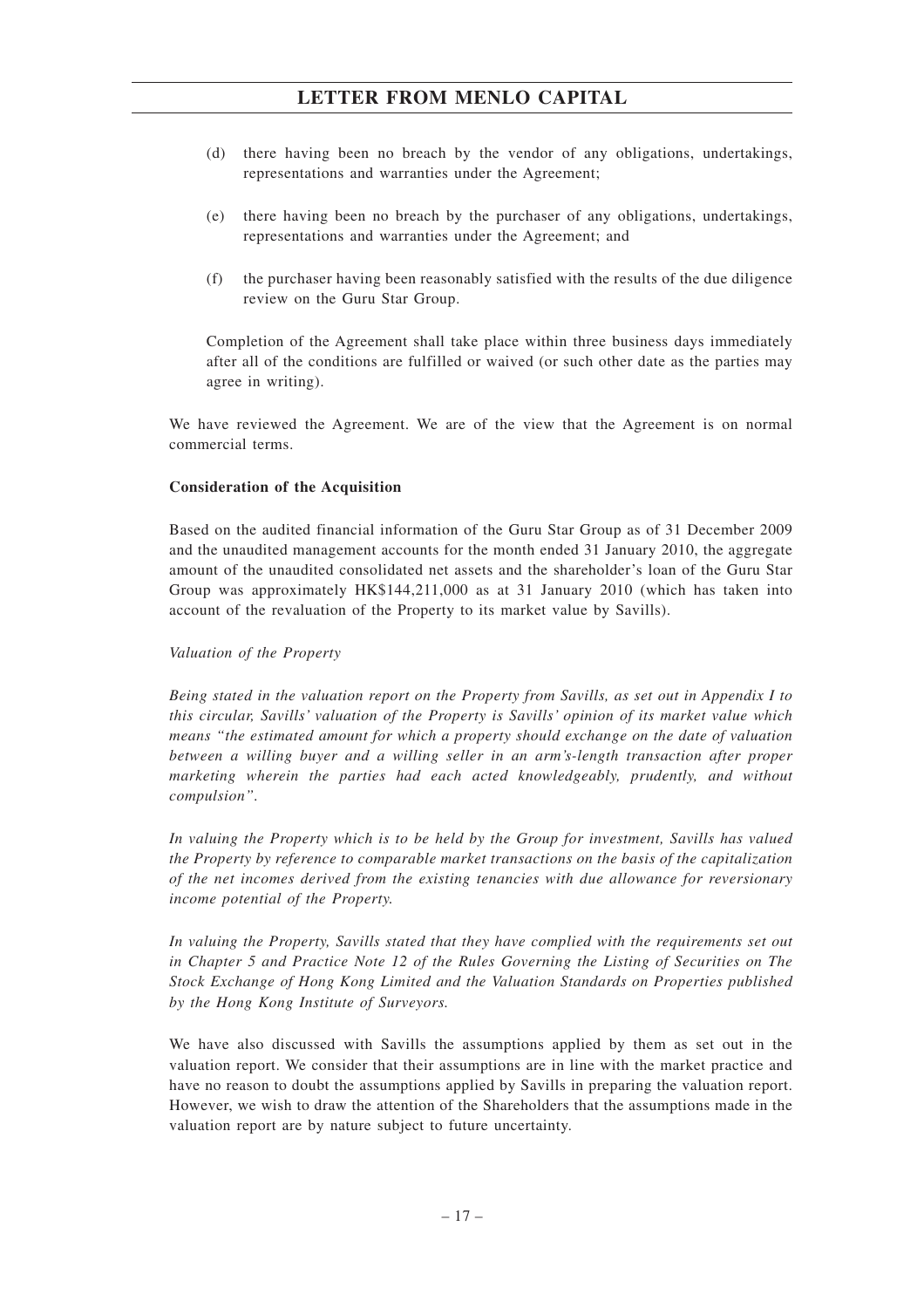In determination of the Guru Star Group's net assets, a deferred tax liability of approximately HK\$29,271,000 on revaluation gain of the Property has been provided for in the unaudited management accounts as at 31 January 2010. No actual tax payment is required not until the Property is disposed by the Guru Star Group. The management of the Company advised that the Property would be held for long term rental purpose and not for re-sale in the coming years. Hence, the aggregate cash consideration, which is already net of the potential deferred tax liability, for the acquisition of the entire issued share capital of Guru Star and the assignment of related shareholder's loan of HK\$144,211,000 is compared favourably to the actual underlying unaudited consolidated net assets and the shareholder's loan of the Guru Star Group as at 31 January 2010.

An analysis of the unaudited consolidated net assets of the Guru Star Group as at 31 January 2010 is as follows:

|                                                         | <i>HK\$'000</i> |
|---------------------------------------------------------|-----------------|
| Carrying value of the Property                          | 210,227         |
| Cash and bank balance                                   | 10,822          |
| Other assets                                            | 299             |
| Total assets                                            | 221,348         |
| Less: Bank mortgage loan                                | (44, 349)       |
| Shareholder's loan                                      | (43, 126)       |
| Provision for deferred tax                              | (29, 271)       |
| Other payables                                          | (3,517)         |
| Unaudited consolidated net assets as at 31 January 2010 | 101,085         |
| Shareholder's loan to be assigned                       | 43,126          |
| Consideration for the Acquisition                       | 144,211         |

In addition to acquisition of the net assets of the Guru Star Group, the transaction will also substantially enhance the overall merger value of the Group's other three investment/development projects adjoining to the Property along Beijing Road.

Given the above, we consider the consideration of the Acquisition is fair and reasonable as far as the interests of the Company and the Shareholders are concerned.

We noted that the Company had proposed to acquire the Guru Star Group with a consideration of HK\$135,000,000 in late 2008, whereas by that time the market sentiment was bewildered by the uncertainty of the Global Financial Crisis. Now, as stated in the Board Letter, the management of the Company considers that the Global Financial Crisis is well on the track of steady recovery and the current proposed consideration for acquisition of the Guru Star Group has been determined at HK\$144,211,000 million after taking into account: (a) the market value of the Property as at 8 March 2010 as evaluated by Savills, the independent valuer, by reference to the latest comparable market transactions; and (b) the increased net assets of the Guru Star Group since the last proposed acquisition in late 2008 resulting from the rental income of the Property which has been retained in the Guru Star Group. Accordingly, we are of the view that the current consideration of HK\$144,211,000 is justified.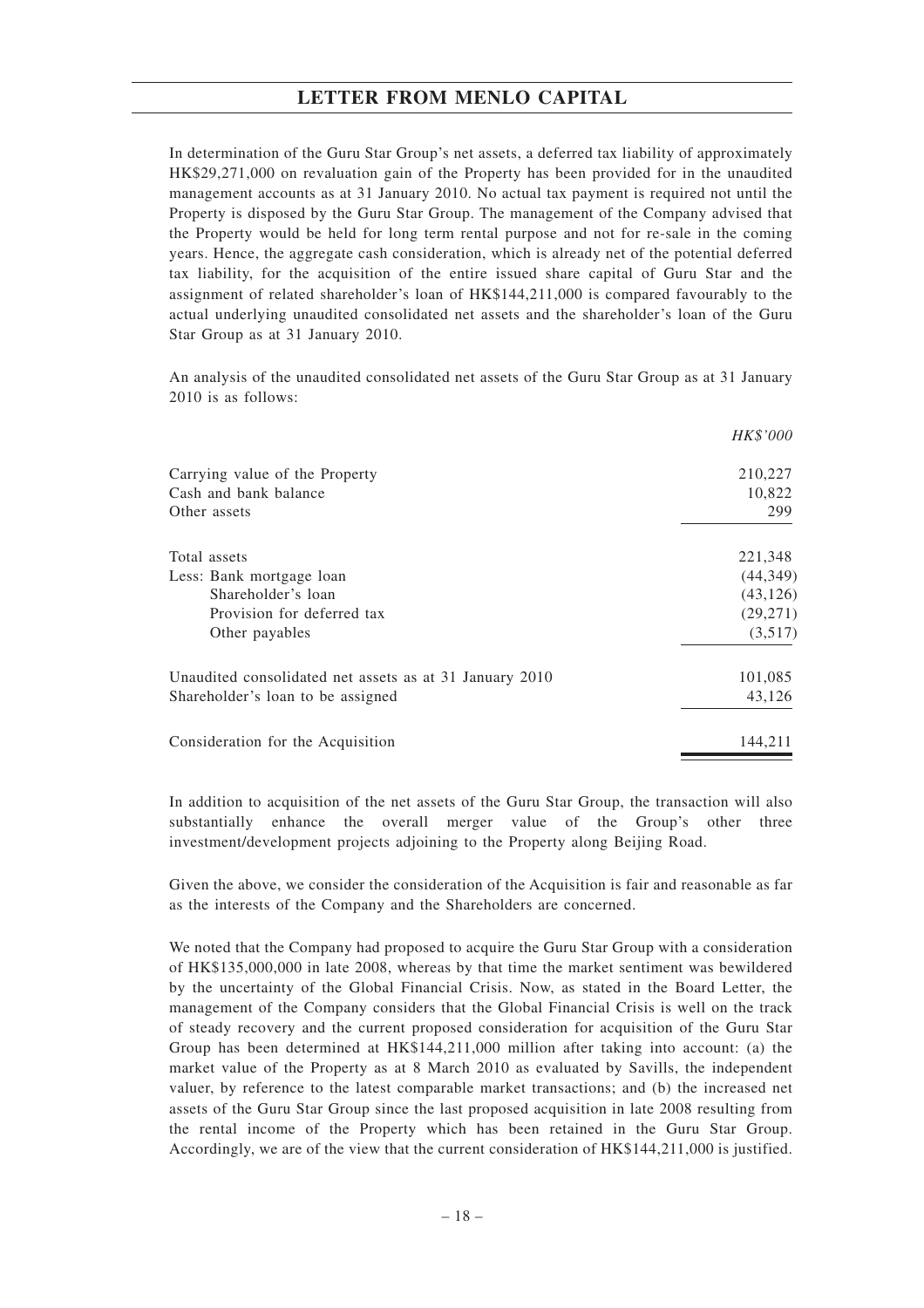# **III. Financial Effects of the Acquisition**

The aggregate cash consideration for the acquisition of the entire issued share capital of Guru Star and the assignment of related shareholder's loan is HK\$144,211,000.

The financial effects of the Acquisition will be as follows:

# **(i) Earnings**

The management of the Company advised that the Property would be held for long term rental purpose and not for re-sale in the coming years. The Property is currently leased out for rental income with occupancy rate of approximately 85%. The rental income of the Property can contribute to the future earnings of the Group.

# **(ii) Net assets value**

Based on the consideration for the Acquisition of HK\$144,211,000 being equivalent to the aggregate amount of the unaudited consolidated net assets and the shareholder's loan of the Guru Star Group as at 31 January 2010, there will be no impact on the net assets value of the Group immediately after the completion of the Acquisition.

# **(iii) Liquidity**

The cash outflow for the consideration for the Acquisition is HK\$144,211,000. There is a negative impact on the liquidity of the Group in relation to the Acquisition. However, the cash outflow for settlement of the purchase consideration will be partially recovered from the bank and cash balance of approximately HK\$10,822,000 acquired from the Guru Star Group. Also, the Directors intend to refinance the Property basing on the current valuation of RMB185,000,000 for further funding from bank.

Based on the audited accounts of the Group as at 31 March 2009, the cash and cash equivalents and the net current assets were approximately HK\$324.5 million and approximately HK\$395.0 million respectively. The decrease of liquidity was affordable.

## **(iv) Gearing**

The gearing of the Group as at 31 March 2009, reflected by the total liabilities of approximately HK\$2,092.2 million to the total equity of approximately HK\$3,294.3 million, was approximately 64%.

Based on the audited financial information of the Guru Star Group as at 31 December 2009, the Acquisition will result in an increase in total liabilities of the Group by approximately HK\$78 million and will not affect the total equity of the Group. Accordingly, the maximum increase of gearing position of Group will be from 64% to 66%. The impact on the gearing will be slight.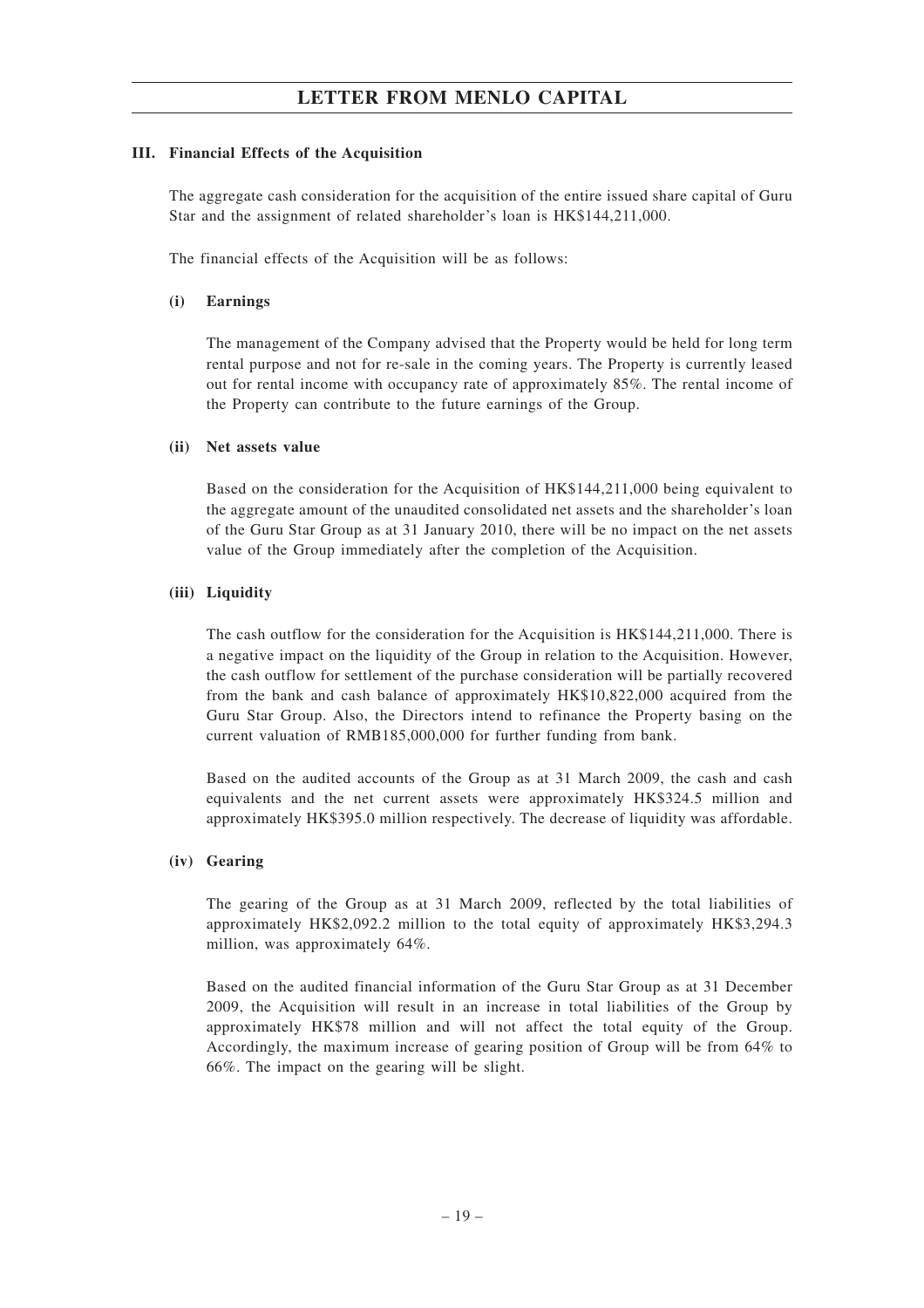# **OPINION**

Having taken into consideration of the above principal factors and reasons, in particular:

- 1. the Acquisition is in line with the ordinary course of business of the Group;
- 2. the acquisition of the Property will (i) substantially enhance the overall merger value of the Group's other three projects adjoining to the Property along Beijing Road; and (ii) capture potential capital gain and currency appreciation by making use of HK\$ fund to acquire RMB assets;
- 3. the Agreement is on normal commercial terms;
- 4. the consideration of the Acquisition being equivalent to the aggregated amount of the unaudited consolidated net assets and the shareholder's loan of the Guru Star Group is fair and reasonable to the Company and the Shareholders;
- 5. in relation to the Acquisition, the decrease in liquidity will be affordable and the gearing will be slightly increased; and
- 6. the Acquisition will enhance the earnings of the Group,

we considered that the Acquisition is in the interest of the Company and the Shareholders as a whole.

# **RECOMMENDATION**

We are of the view that the Acquisition is in the ordinary course of business of the Company and in the interests of the Company and the Shareholders as a whole and that the Agreement is on normal commercial terms and the terms of the Agreement are fair and reasonable so far as the interests of the Independent Shareholders are concerned. Accordingly, we advise the Independent Board Committee to recommend the Independent Shareholders to vote in favour of the ordinary resolution to be proposed at the EGM to approve the Acquisition.

> Yours faithfully, For and on behalf of **Menlo Capital Limited Michael Leung** *Executive Director*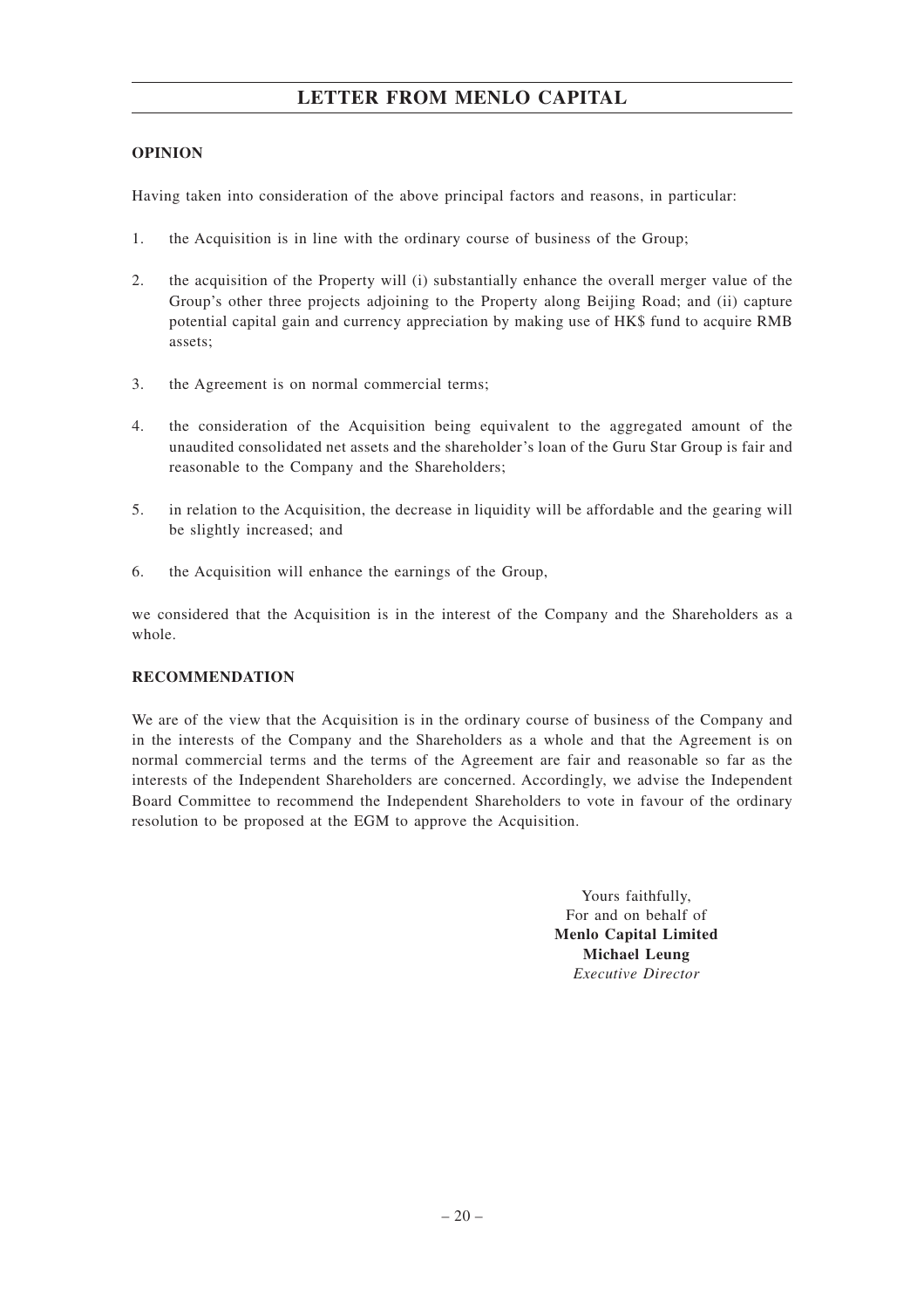# **APPENDIX I VALUATION REPORT ON THE PROPERTY**

*The following is the text of a letter and valuation certificate prepared for the purpose of incorporation in this circular received from Savills Valuation and Professional Services Limited, an independent property valuer, in connection with their opinion of value of the property as at 8 March 2010.*



Savills Valuation and Professional Services Limited 23/F Two Exchange Square Central, Hong Kong

> T: (852) 2801 6100 F: (852) 2530 0756

EA Licence: C-023750 savills.com

The Directors Chinney Investments, Limited Hon Kwok Land Investment Company, Limited 23rd Floor, Wing On Centre 111 Connaught Road Central Hong Kong

29 March 2010

Dear Sirs,

# **RE: NEWSUN COMMERCIAL BUILDING (新光商務大廈), 3 BEIJING ROAD, YUEXIU DISTRICT, GUANGZHOU, GUANGDONG PROVINCE, PRC (THE "PROPERTY")**

In accordance with the instructions from Chinney Investments, Limited ("Chinney") and Hon Kwok Land Investment Company, Limited ("Hon Kwok") for us to value the property situated in the People's Republic of China (the "PRC"), we confirm that we have carried out an inspection, made relevant enquiries and searches and obtained such further information as we consider necessary for the purpose of providing you with our opinion of value of the property as at 8 March 2010 ("date of valuation") for incorporation in a circular.

Our valuation of the property is our opinion of its market value which we would define as intended to mean "the estimated amount for which a property should exchange on the date of valuation between a willing buyer and a willing seller in an arm's-length transaction after proper marketing wherein the parties had each acted knowledgeably, prudently, and without compulsion".

The market value is the best price reasonably obtainable in the market by the seller and the most advantageous price reasonably obtainable in the market by the buyer. This estimate specifically excludes an estimated price inflated or deflated by special terms or circumstances such as atypical financing, sale and leaseback arrangements, joint ventures, management agreements, special considerations or concessions granted by anyone associated with the sale, or any element of special value. The market value of a property is also estimated without regard to costs of sale and purchase, and without offset for any associated taxes.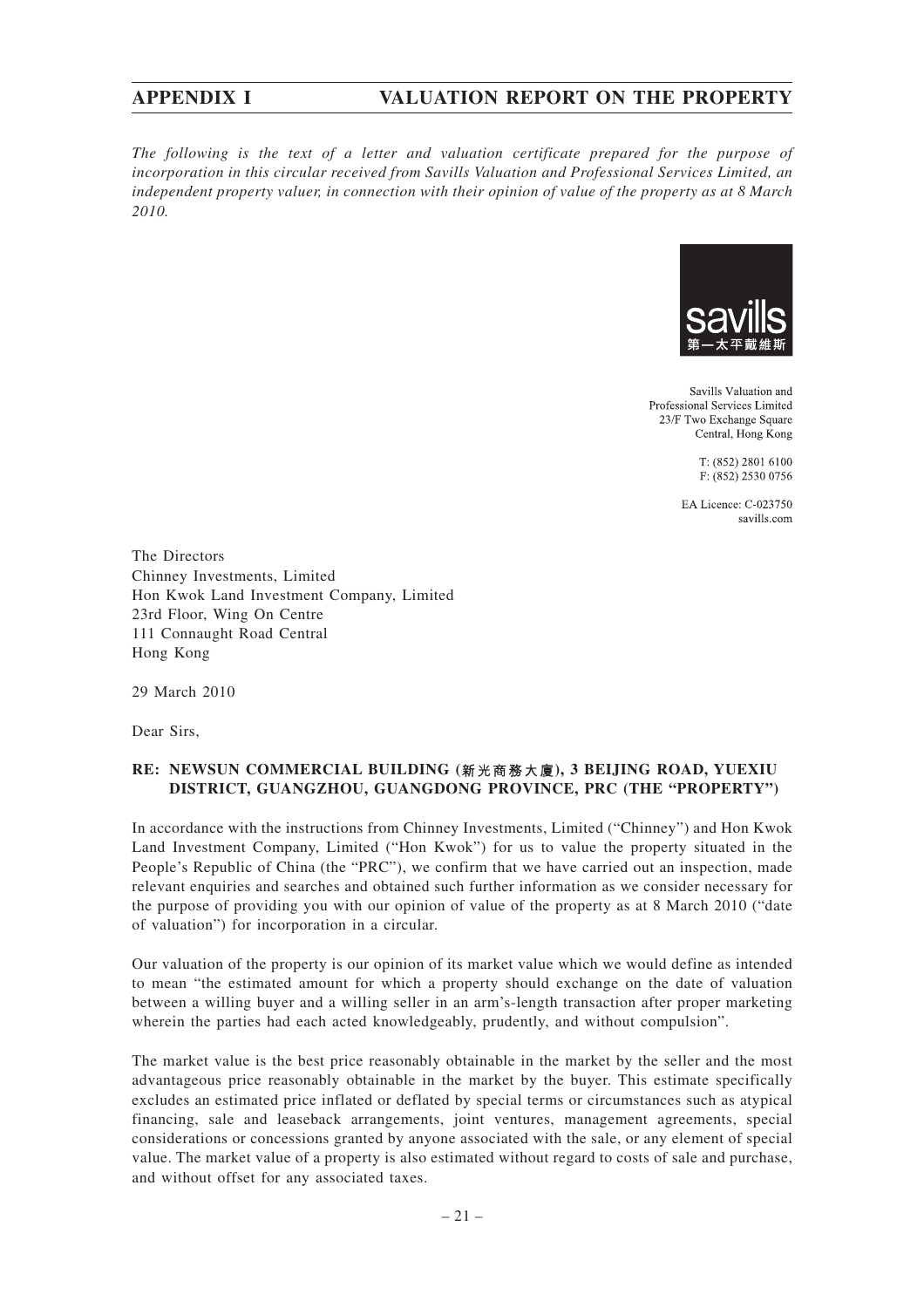In valuing the property to be held by Hon Kwok for investment, we have valued the property by reference to comparable market transactions and on the basis of the capitalization of the net incomes derived from the existing tenancies with due allowance for reversionary income potential of the property.

We have been provided with copies of the title document relating to the property such as Real Estate Title Certificates. However, we have not inspected the original documents to verify ownership or to ascertain the existence of any amendments which may not appear on the copies provided to us. In the course of our valuation, we have relied to a considerable extent on the information given by Hon Kwok and its PRC's legal adviser, Guangdong Jindi Law Firm (廣東金地律師事務所), regarding the title to the property. We have also accepted advice given to us on such matters as planning approvals or statutory notices, easements, tenure, particulars of occupancy, site and floor areas and all other relevant matters. Dimensions, measurements and areas included in the valuation certificate are based on information contained in the documents provided by Hon Kwok to us and are therefore only approximations. No on-site measurements have been taken. We have had no reason to doubt the truth and accuracy of the information provided to us by Hon Kwok, which is material to our valuation. We have also sought confirmation from Hon Kwok that no material facts have been omitted from the information supplied.

We have inspected the exterior of the property. During the course of our inspection, we did not note any serious defects. However, no structural survey has been made, we are therefore unable to report whether the property is free from rot, infestation or any other defects. No tests were carried out on any of the services.

No allowance has been made in our valuation for any charges, mortgages or amounts owing on the property nor for any expenses or taxation which may be incurred in effecting a sale. Unless otherwise stated, it is assumed that the property is free from encumbrances, restrictions and outgoings of an onerous nature which could affect its value.

In valuing the property, we have complied with the requirements set out in Chapter 5 and Practice Note 12 of the Rules Governing the Listing of Securities on The Stock Exchange of Hong Kong Limited and the Valuation Standards on Properties published by the Hong Kong Institute of Surveyors.

Unless otherwise stated, all monetary amounts stated in this report are in Renminbi ("RMB").

We enclose herewith our valuation certificate.

Yours faithfully, For and on behalf of **Savills Valuation and Professional Services Limited Charles C K Chan** MSc FRICS FHKIS MCIArb RPS(GP) *Managing Director*

*Note:* Mr. Charles C K Chan is a qualified surveyor and has about 25 years' experience in the valuation of properties in Hong Kong and 20 years' experience in the valuation of properties in the PRC.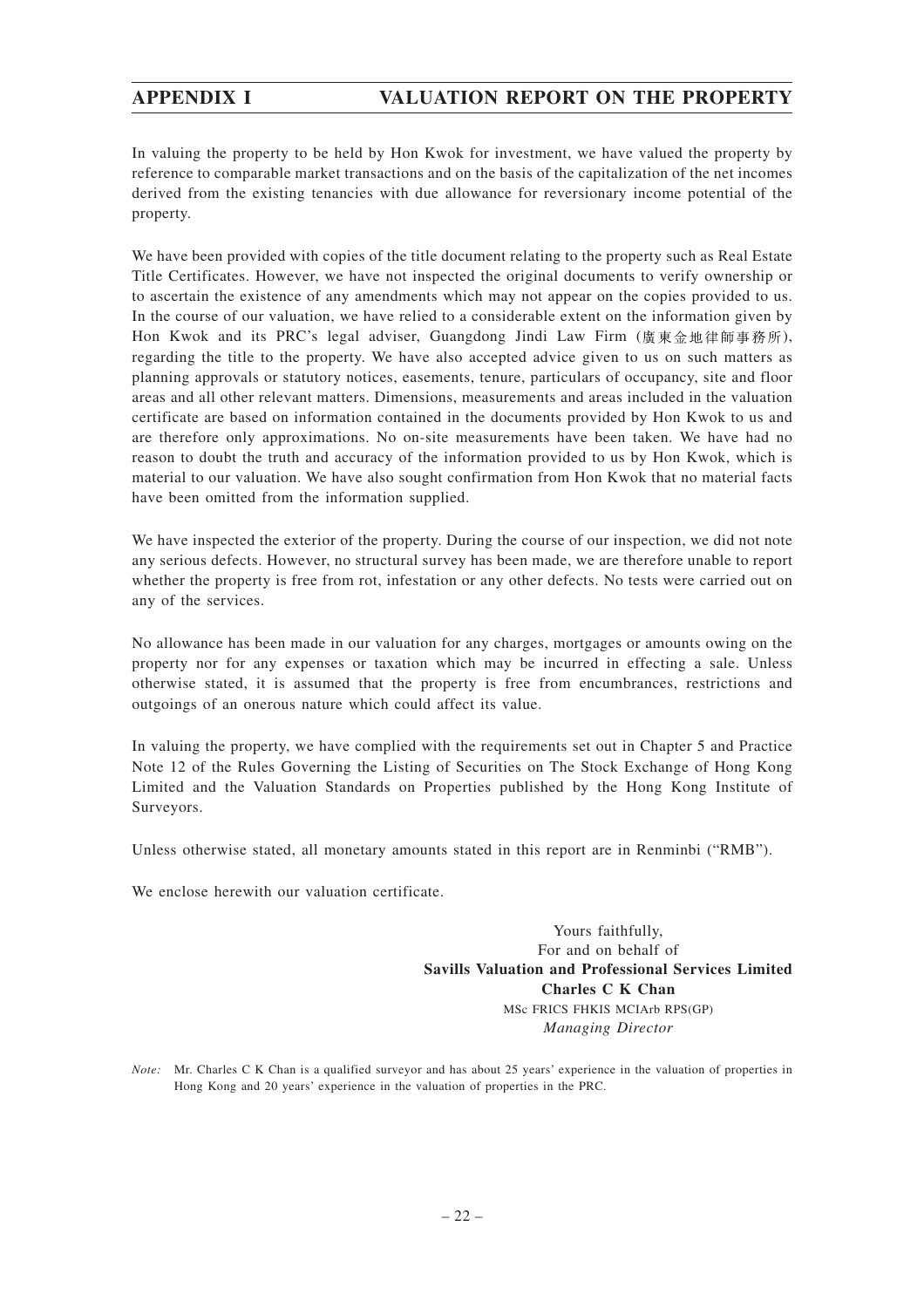# **APPENDIX I VALUATION REPORT ON THE PROPERTY**

## **VALUATION CERTIFICATE**

| <b>Property</b>                                                                                                      | Description and tenure                                                                                                                                                                              | Particulars of<br>occupancy                                                                                                                | Market value in<br>existing state as at<br>8 March 2010 |
|----------------------------------------------------------------------------------------------------------------------|-----------------------------------------------------------------------------------------------------------------------------------------------------------------------------------------------------|--------------------------------------------------------------------------------------------------------------------------------------------|---------------------------------------------------------|
| Newsun Commercial<br>Building (新光商務大廈),<br>3 Beijing Road, Yuexiu<br>District, Guangzhou,<br>Guangdong Province, PRC | The property comprises a 20-storey<br>plus a 3-level basement commercial<br>and office building completed in<br>about 2003.                                                                         | Except for<br>approximately 1,651<br>sq.m. which are vacant<br>and $30.14$ sq.m. which<br>are occupied by                                  | RMB185,000,000                                          |
|                                                                                                                      | The total gross floor area of the<br>property is approximately<br>$13,053.258$ sq.m. $(140,505$ sq.ft.).                                                                                            | Guangzhou Tungfu as<br>management office, the<br>property is subject to<br>various tenancies with                                          |                                                         |
|                                                                                                                      | The land use rights of the property<br>have been granted for terms of 40<br>years expiring on 24 January 2042<br>for commercial uses and 50 years<br>expiring on 24 January 2052 for<br>office use. | the latest one due to<br>expire in June 2013 at<br>a total monthly rent of<br>approximately<br>RMB870,000 inclusive<br>of management fees. |                                                         |

#### *Notes:*

- (1) Pursuant to 24 Real Estate Title Certificate Nos. Yue Fang Di Zheng Zi C3902829 to C3902852 issued by Guangzhou State-owned Land Resources and Housing Administration Bureau on 22 July 2005, the building ownership of the property is vested in 廣州市同孚物業管理有限公司 (Guangzhou Tungfu Property Management Co., Ltd.) ("Guangzhou Tungfu").
- (2) We have been provided with a legal opinion on the title to the property issued by Hon Kwok's PRC legal adviser, which contains, inter-alia, the following information:
	- i. Guangzhou Tungfu has obtained the Real Estate Title Certificates of the property;
	- ii. except for the 3-level basement, the property was mortgaged to The Bank of East Asia (China) Limited, Guangzhou Branch ("Bank of East Asia");
	- iii. Guangzhou Tungfu has the rights to occupy, use, receive income from and dispose of the property; and
	- iv. except for the 3-level basement, Guangzhou Tungfu is required to obtain consent from Bank of East Asia when they transfer the property.
- (3) We have also issued a valuation report for the property to Hon Kwok at a market value of RMB185,000,000 as at 31 December 2009.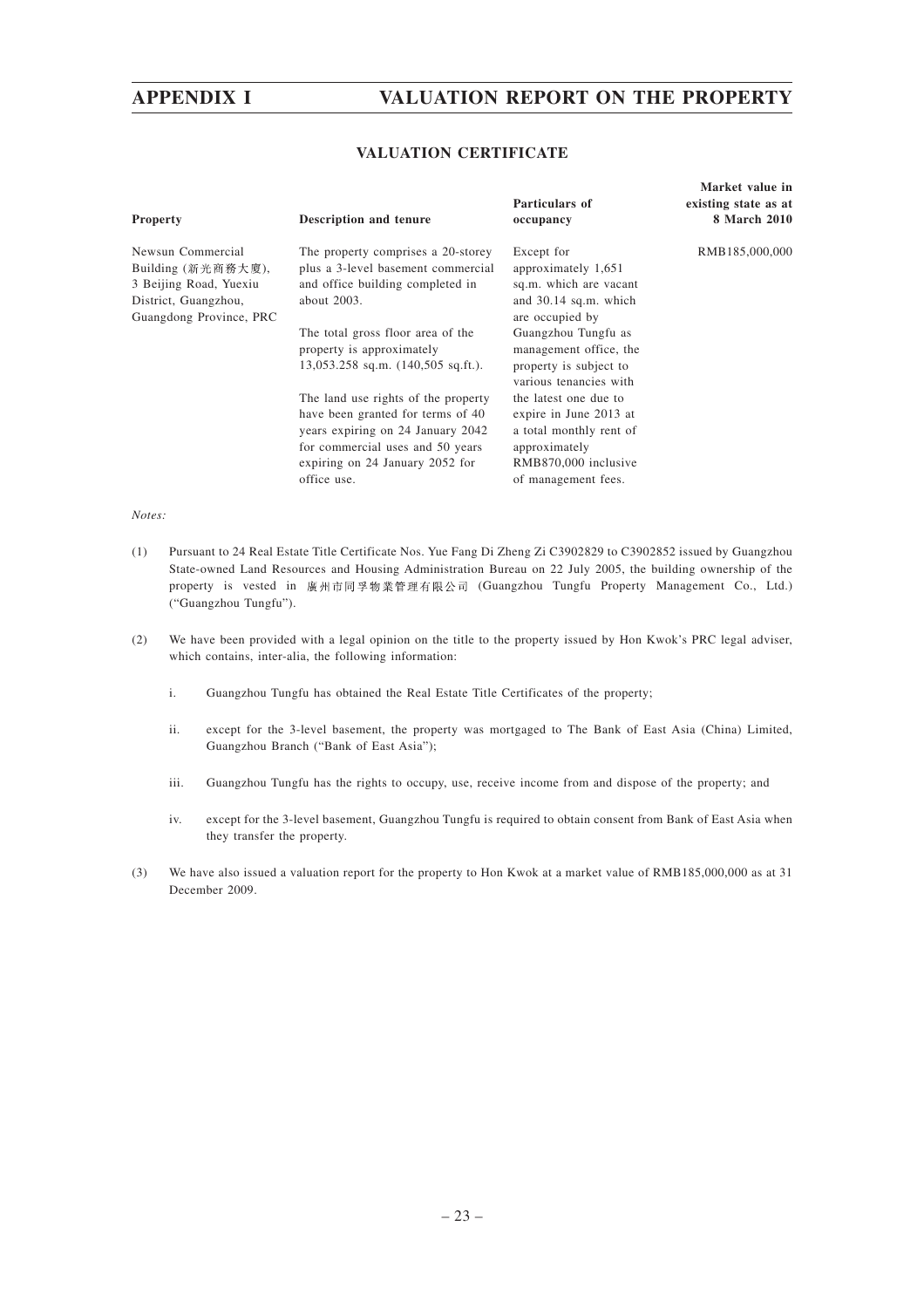# **1. RESPONSIBILITY STATEMENT**

This circular includes particulars given in compliance with the Listing Rules for the purpose of giving information with regard to the Company. The Directors collectively and individually accept full responsibility for the accuracy of the information contained in this circular and confirm, having made all reasonable enquiries, that to the best of their knowledge and belief, there are no other facts the omission of which would make any statement herein misleading.

# **2. DISCLOSURE OF INTERESTS**

# **Directors' interests and short positions in the shares and underlying shares of the Company**

As at the Latest Practicable Date, the interests and short positions held by the Directors in the shares, underlying shares and debentures of the Company or any of its associated corporations (within the meaning of Part XV of the SFO) which were required to be notified to the Company and the Stock Exchange pursuant to Divisions 7 and 8 of Part XV of the SFO (including interests and short positions which they are taken or deemed to have under such provisions of the SFO), or which were required pursuant to Section 352 of the SFO to be entered into the register referred to therein, or which were required pursuant to the Model Code to be notified to the Company and the Stock Exchange, were as follows:

|  |  |  |  | (a) Long positions in the ordinary shares of the Company |  |
|--|--|--|--|----------------------------------------------------------|--|
|  |  |  |  |                                                          |  |

| <b>Name of Director</b>   | <b>Note</b>    | Capacity and<br>nature of<br>interest | Number of<br>ordinary<br>shares held | Percentage of<br>the Company's<br>issued share<br>capital |
|---------------------------|----------------|---------------------------------------|--------------------------------------|-----------------------------------------------------------|
| James Sai-Wing<br>Wong    | 1              | Through<br>controlled<br>corporation  | 261, 112, 553                        | 54.37                                                     |
| Madeline May-Lung<br>Wong | $\overline{I}$ | Through<br>controlled<br>corporation  | 261, 112, 553                        | 54.37                                                     |
| Herman Man-Hei<br>Fung    |                | Beneficially<br>owned                 | 300,000                              | 0.06                                                      |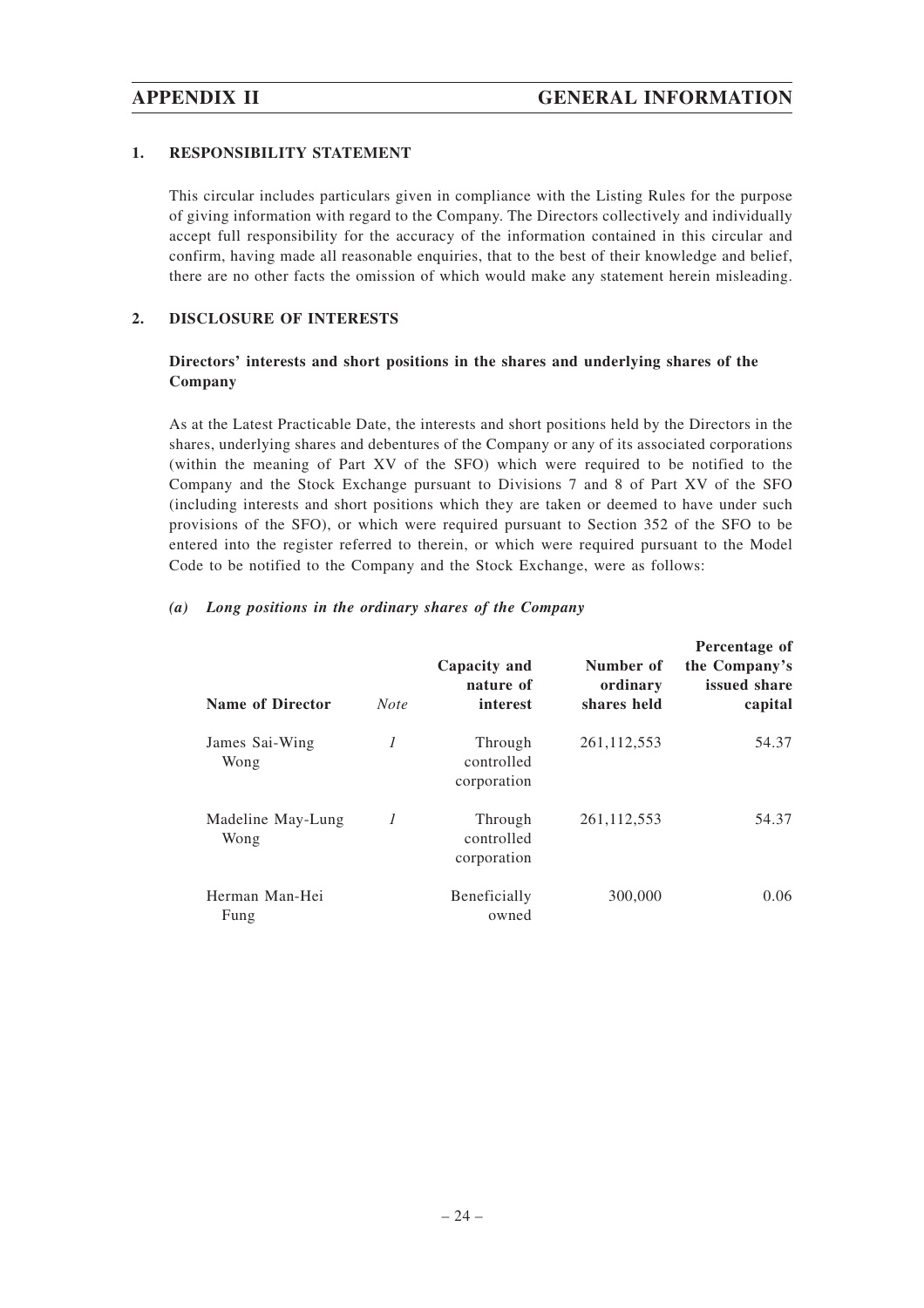# **APPENDIX II GENERAL INFORMATION**

| Name of<br><b>Director</b> | <b>Notes</b>   | Name of associated<br>corporation                        | Capacity<br>and nature<br>of interest | Number of<br>ordinary<br>shares/amount<br>of paid up<br>registered<br>capital held | Percentage of<br>the associated<br>corporation's<br>issued share<br>capital/paid<br>up registered<br>capital |
|----------------------------|----------------|----------------------------------------------------------|---------------------------------------|------------------------------------------------------------------------------------|--------------------------------------------------------------------------------------------------------------|
| James Sai-Wing<br>Wong     | $\overline{c}$ | Chinney                                                  | Through<br>controlled<br>corporation  | 318,675,324                                                                        | 57.80                                                                                                        |
|                            | $\mathfrak{Z}$ | Chinney Holdings                                         | Through<br>controlled<br>corporation  | 9,900,000                                                                          | 99.00                                                                                                        |
|                            |                | Chinney Holdings                                         | Beneficially<br>owned                 | 100,000                                                                            | 1.00                                                                                                         |
|                            |                | Lucky Year                                               | Beneficially<br>owned                 | 10,000                                                                             | 50.00                                                                                                        |
|                            | $\overline{4}$ | Guangzhou<br>Honkwok Fuqiang<br>Land Development<br>Ltd. | controlled<br>corporation             | Through RMB185,000,000                                                             | 100.00                                                                                                       |
| Madeline May-<br>Lung Wong | $\overline{c}$ | Chinney                                                  | Through<br>controlled<br>corporation  | 318,675,324                                                                        | 57.80                                                                                                        |
|                            | $\mathfrak{Z}$ | Chinney Holdings                                         | Through<br>controlled<br>corporation  | 9,900,000                                                                          | 99.00                                                                                                        |
|                            |                | Lucky Year                                               | Beneficially<br>owned                 | 10,000                                                                             | 50.00                                                                                                        |

#### *(b) Long positions in the ordinary shares of associated corporations of the Company*

#### *Notes:*

- *1. These shares are beneficially held by Chinney, which is a subsidiary of Chinney Holdings. More than one-third of the equity capital of Chinney Holdings is owned by Lucky Year of which Mr. James Sai-Wing Wong and Madam Madeline May-Lung Wong are also directors and have beneficial interests therein.*
- *2. These shares are beneficially held by Chinney Holdings. By virtue of note 1, Mr. James Sai-Wing Wong and Madam Madeline May-Lung Wong are deemed to be interested in these shares.*
- *3. These shares are beneficially held by Lucky Year. By virtue of note 1, Mr. James Sai-Wing Wong and Madam Madeline May-Lung Wong are deemed to be interested in these shares.*
- *4. Out of its RMB185,000,000 paid up registered capital, RMB111,000,000 is held by a wholly-owned subsidiary of the Company and RMB74,000,000 is held by a company controlled by Mr. James Sai-Wing Wong. By virtue of note 1, Mr. James Sai-Wing Wong is deemed to be interested in this company.*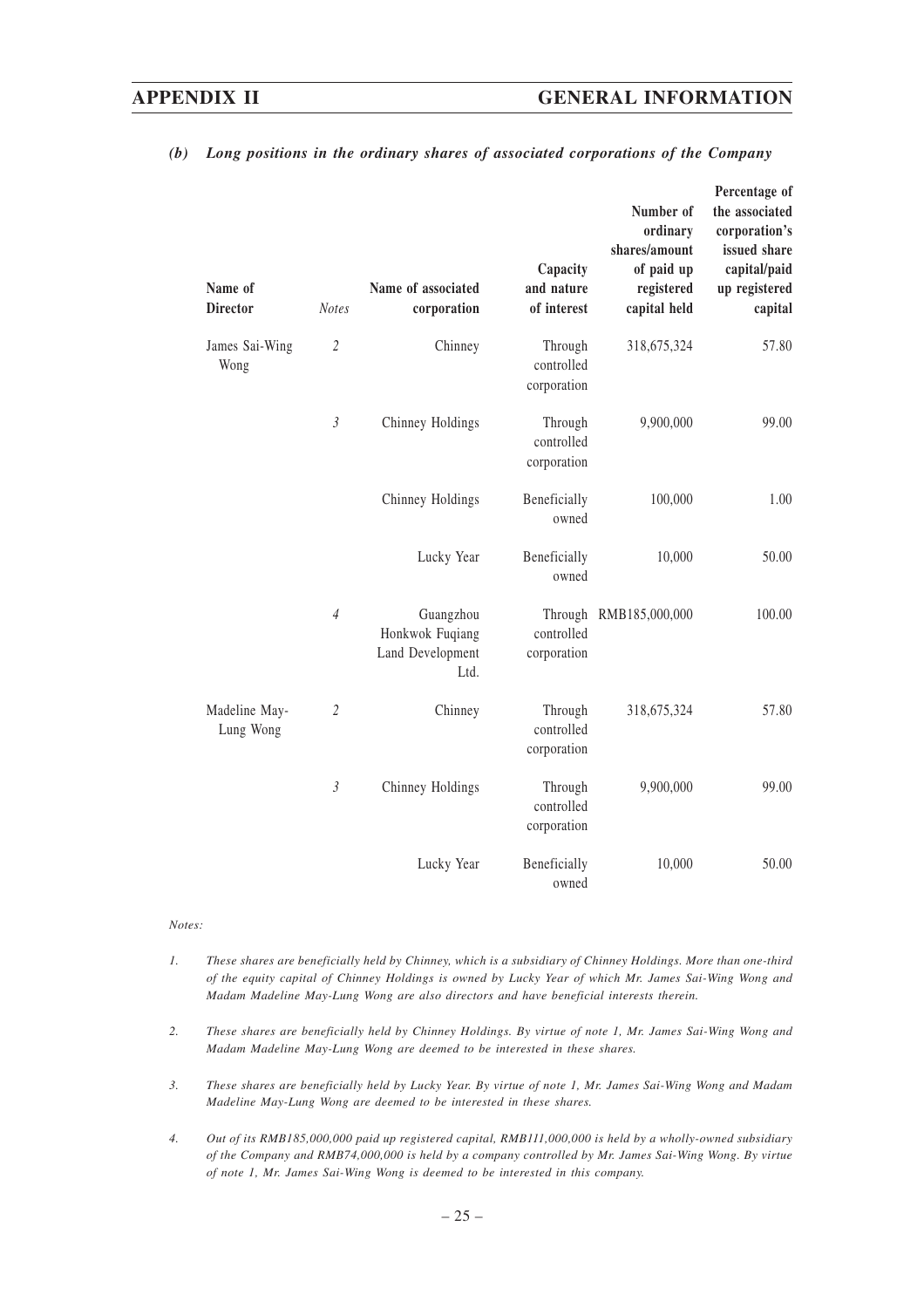Save as disclosed herein, as at the Latest Practicable Date, none of the Directors had any interests or short positions in the shares, underlying shares or debentures of the Company or any of its associated corporations (within the meaning of Part XV of the SFO), which were required to be notified to the Company and the Stock Exchange pursuant to Divisions 7 and 8 of Part XV of the SFO (including interests and short positions which they are taken or deemed to have under such provisions of the SFO), or which were required to be recorded in the register kept by the Company under Section 352 of the SFO, or which were required to be notified to the Company and the Stock Exchange pursuant to the Model Code.

# **Other persons' interests and short positions in shares and underlying shares of the Company and other members of the Group**

As at the Latest Practicable Date and so far as is known to the Directors, the following persons (not being the Directors) had or were deemed or taken to have interests or short positions in the shares and underlying shares of the Company which would fall to be disclosed to the Company and the Stock Exchange under the provisions of Divisions 2 and 3 of Part XV of the SFO:

| <b>Name</b>      | <b>Notes</b> | Capacity and<br>nature of interest | Number of<br>ordinary<br>shares held | Percentage of<br>the Company's<br>issued share<br>capital |
|------------------|--------------|------------------------------------|--------------------------------------|-----------------------------------------------------------|
| Chinney          | 1 & 2        | Directly beneficially<br>owned     | 261, 112, 553                        | 54.37                                                     |
| Chinney Holdings | 1 & 2        | Through controlled<br>corporation  | 261, 112, 553                        | 54.37                                                     |
| Lucky Year       | 1 & 2        | Through controlled<br>corporation  | 261, 112, 553                        | 54.37                                                     |

#### *Notes:*

*1. All the interests stated above represent long positions.*

*2. Chinney, Chinney Holdings and Lucky Year are deemed to be interested in the same parcel of shares by virtue of Section 316 of the SFO.*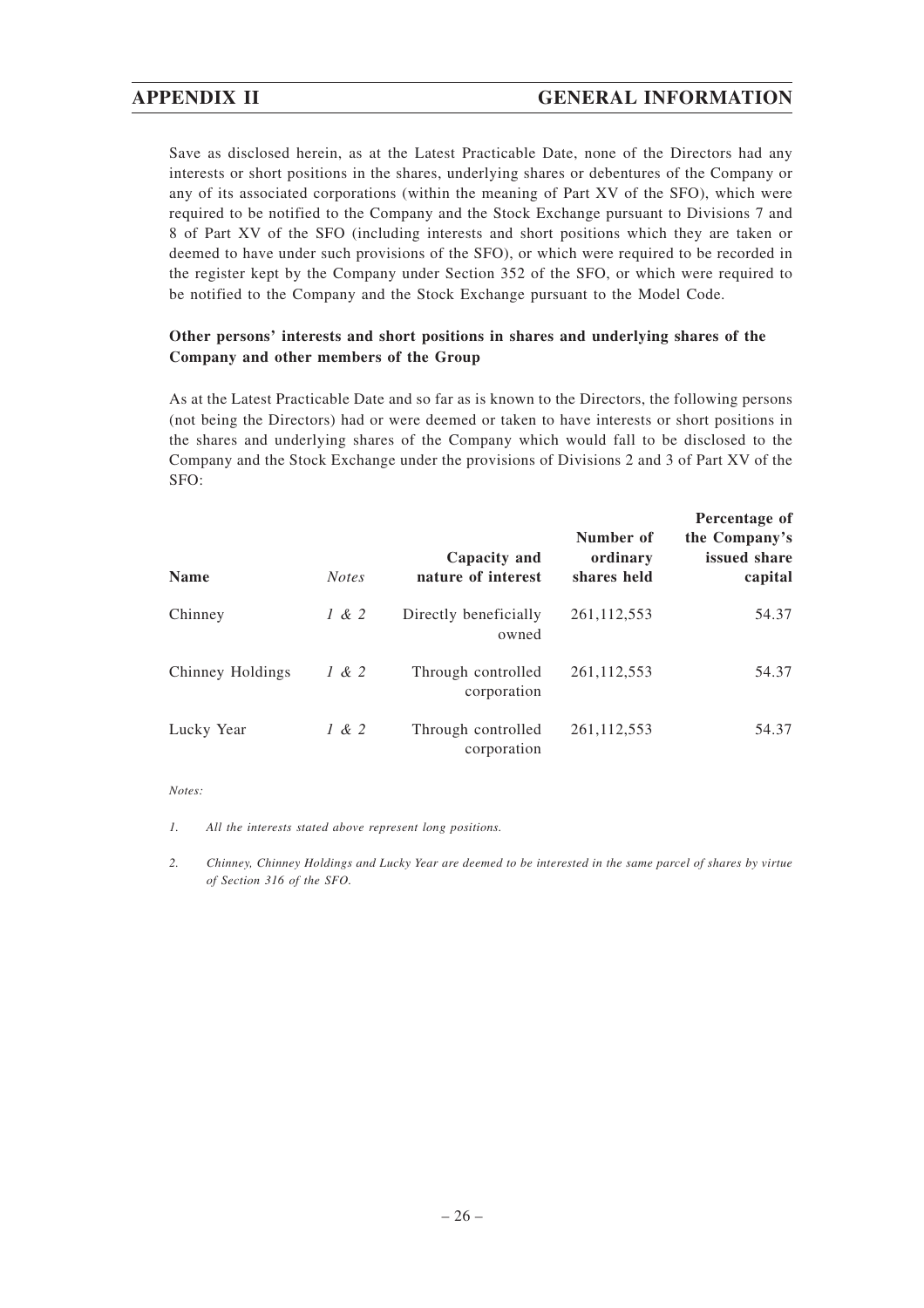As at the Latest Practicable Date and so far as is known to the Directors, the following persons (not being the Directors) who were, directly or indirectly, interested in 10% or more of the nominal value of any class of share capital carrying rights to vote in all circumstances at general meetings of any other member of the Group or had any option in respect of such capital:

| Name of shareholder                    | Name of member of the Group<br>in which interest held | Approximate<br>percentage of<br>equity interested |
|----------------------------------------|-------------------------------------------------------|---------------------------------------------------|
| Sharp Billion Development<br>Limited   | Guangzhou Honkwok Fugiang Land<br>Development Ltd.    | 40                                                |
| Guangzhou Hengsheng<br>Group Co., Ltd. | Guangzhou Honkwok Hengsheng<br>Land Development Ltd.  | 25                                                |

Save as disclosed herein and as at the Latest Practicable Date, none of the Directors was aware of any person (not being the Directors) had or was deemed or taken to have interests or short positions in the shares and underlying shares of the Company which would fall to be disclosed to the Company and the Stock Exchange under the provisions of Divisions 2 and 3 of Part XV of the SFO, or who was, directly or indirectly, interested in 10% or more of the nominal value of any class of share capital carrying rights to vote in all circumstances at general meetings of any other member of the Group or had any option in respect of such capital.

# **3. DIRECTORS' INTERESTS IN ASSETS, CONTRACTS AND IN COMPETING BUSINESSES**

The Company has entered into a management contract with Chinney for the provision of general corporate management services to the Company. The contract is for an unspecified duration and may be terminated by either party by giving two months' written notice. A management fee of HK\$6,000,000 was paid by the Company for the year ended 31 March 2009. Mr. James Sai-Wing Wong and Madam Madeline May-Lung Wong are directors of and have beneficial interests in Chinney. Mr. Herman Man-Hei Fung is also a director of Chinney.

Mr. James Sai-Wing Wong, Chairman of the Company, has deemed interests and held directorships in companies engaged in the businesses of property investment. Madam Madeline May-Lung Wong is a director of HKR International Limited, whose group's businesses consist of property development and property investment. In this respect, Mr. James Sai-Wing Wong and Madam Madeline May-Lung Wong are regarded as being interested in businesses which might compete with the Group.

So far as the Directors are aware and, save as disclosed as aforesaid, as at the Latest Practicable Date:

- (a) none of the Directors or their associates had any direct or indirect interest in any assets which have been, since 31 March 2009 (being the date to which the latest published audited financial statements of the Group were made up), acquired or disposed of by or leased to or are proposed to be acquired or disposed of by or leased to any member of the Group;
- (b) none of the Directors or their associates was materially interested in any contract or arrangement entered into by any member of the Group and subsisting at the date of this circular which was significant in relation to the business of the Group; and
- (c) none of the Directors or their associates had interests in a business which competes or is likely to compete, either directly or indirectly, with the business of the Group.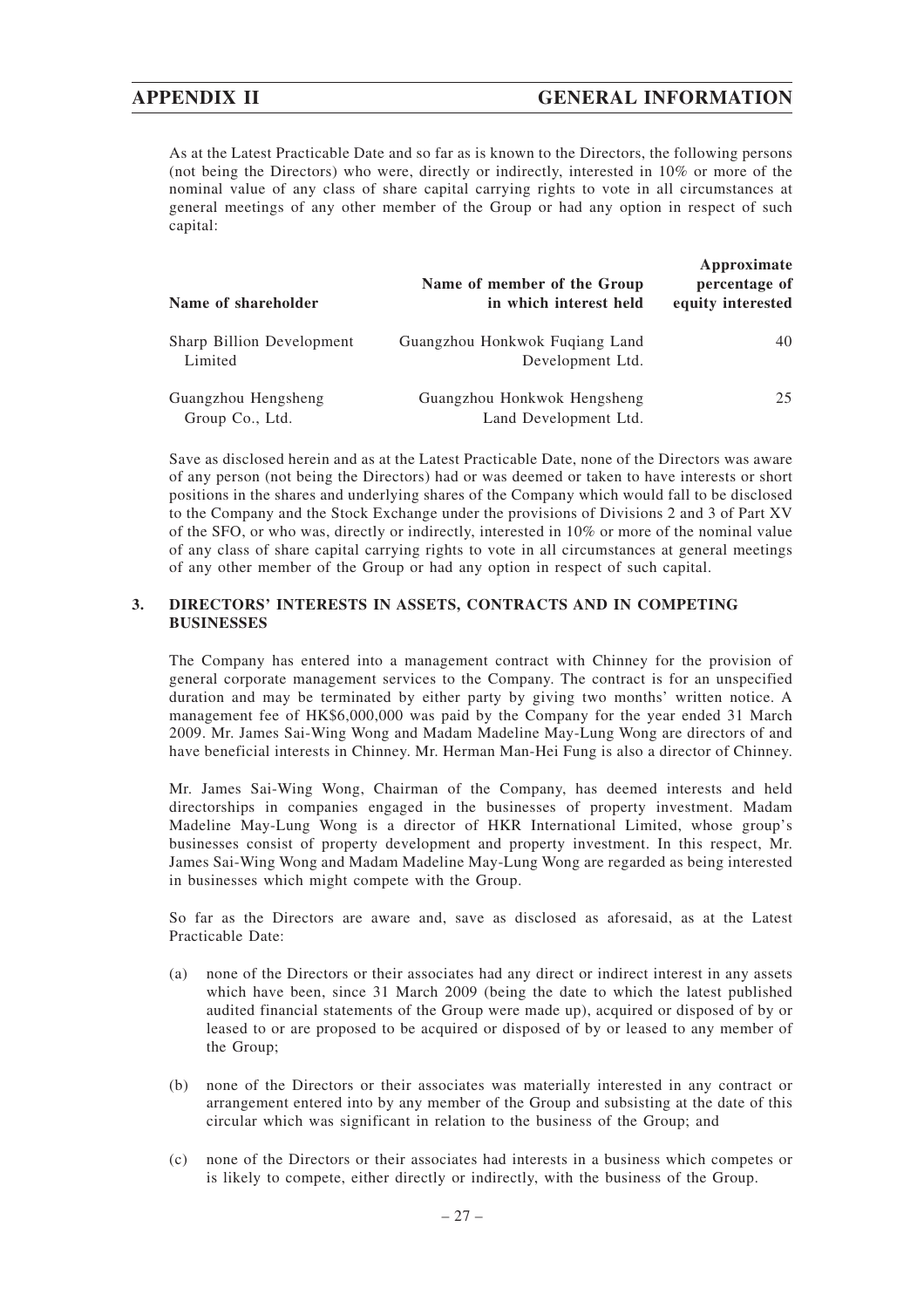# **4. SERVICE CONTRACTS**

As at the Latest Practicable Date, none of the Directors had any existing or proposed service contract with any member of the Group which will not expire or is not determinable by the employer within one year without payment of compensation (other than statutory compensation).

#### **5. MATERIAL ADVERSE CHANGE**

The Directors are not aware of any material adverse change in the financial or trading position of the Group since 31 March 2009, being the date to which the latest published audited financial statements of the Group were made up.

## **6. EXPERTS AND CONSENTS**

The following are the qualifications of the experts who have given their opinions and advice which are included in this circular:

| <b>Name</b>    | <b>Qualification</b>                                                                                           |
|----------------|----------------------------------------------------------------------------------------------------------------|
| Menlo Capital  | a licensed corporation to carry out type 6 (advising on<br>corporate finance) regulated activity under the SFO |
| <b>Savills</b> | a property valuer                                                                                              |

- (a) As at the Latest Practicable Date, neither Menlo Capital nor Savills has any shareholding, directly or indirectly, in any member of the Group or any right (whether legally enforceable or not) to subscribe for or to nominate persons to subscribe for securities in any member of the Group.
- (b) Each of Menlo Capital and Savills has given and has not withdrawn its written consent to the issue of this circular, with the inclusion of its letter or references to its name in the form and context in which they are included.
- (c) Neither Menlo Capital nor Savills has any direct or indirect interest in any assets which have been, since 31 March 2009 (being the date to which the latest published audited financial statements of the Group were made up), acquired or disposed of by or leased to or are proposed to be acquired or disposed of by or leased to any member of the Group.

# **7. GENERAL**

- (a) The registered office of the Company is at 23rd Floor, Wing On Centre, 111 Connaught Road Central, Hong Kong.
- (b) The Company's share registrar is Tricor Tengis Limited, 26/F., Tesbury Centre, 28 Queen's Road East, Hong Kong.
- (c) The English language text of this circular shall prevail over the Chinese language text.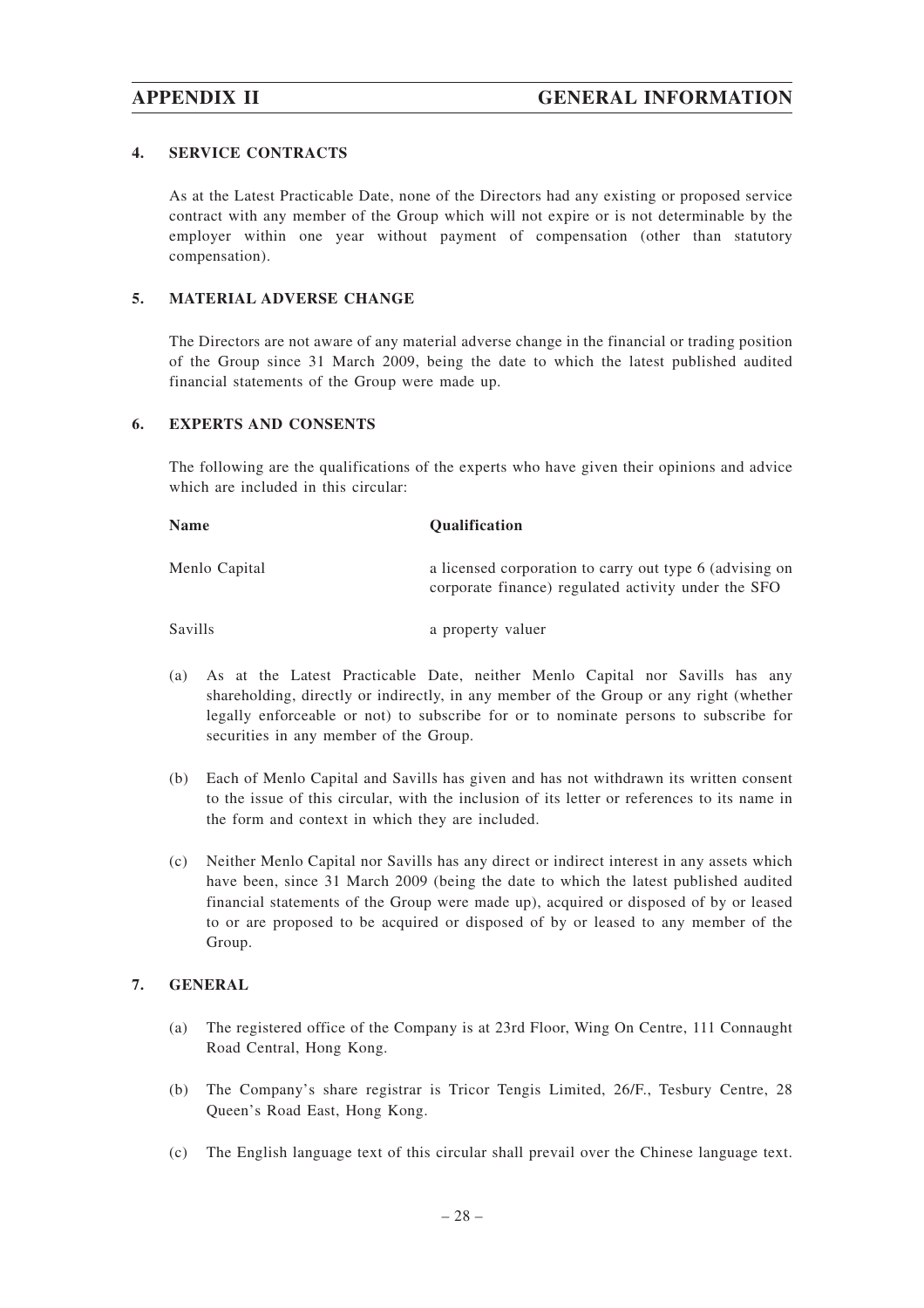# **8. DOCUMENTS AVAILABLE FOR INSPECTION**

Copies of the following documents are available for inspection during normal business hours at the registered office of the Company at 23rd Floor, Wing On Centre, 111 Connaught Road Central, Hong Kong from the date of this circular up to and including the date of the EGM:

- (a) the Agreement;
- (b) the letter from the Independent Board Committee as set out on page 11 of this circular;
- (c) the letter of advice from Menlo Capital as set out on pages 12 to 20 of this circular;
- (d) the valuation report on the Property from Savills as set out in Appendix I to this circular; and
- (e) the written consents referred to under the section headed "Experts and Consents" in Appendix II to this circular.